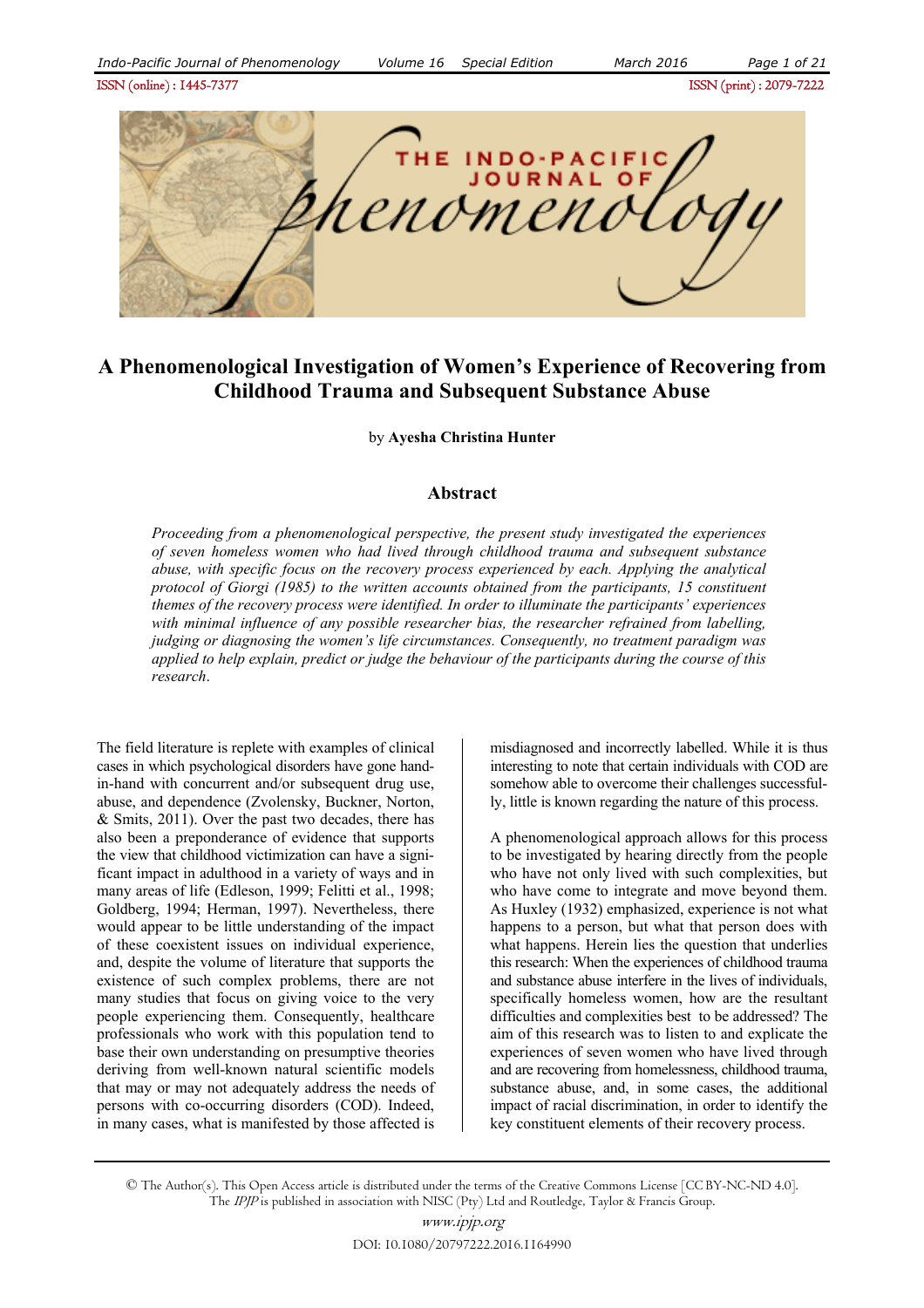#### **Women, Substance Abuse, and Co-Occurring Disorders**

Considerable attention has been given to documenting the treatment of adult female clients with histories of childhood victimization and co-occurring substance abuse, trauma, and major mood and/or stress-related disorders. Various studies have shown that the complex behaviours of these women are often considered to be quite challenging, with difficulties arising that disrupt the forming of a therapeutic alliance due to histories of interpersonal instability, emotional immaturity, and behavioural acting out (e.g., self-mutilation, substance abuse, and illegal activities). Although co-occurring issues of substance abuse and mental illness as well as childhood trauma occur in the male population and significantly impact men in harmful ways, the focus of this research is on women. One of several reasons for this is that women have characteristically tended to respond to the problems presented above in unique and skilful ways. In fact, they have often been left to face their challenges on their own. Research findings have demonstrated that women who have experienced childhood trauma and co-occurring substance abuse and mental health disorders have traditionally lacked appropriate access to treatment and other services that address their special needs (Morrissey et al., 2005; McHugo et al., 2005; Penn, Brooks, & DeWitt-Worsham, 2002). I was curious, therefore, as to how these women navigate their issues, especially when their personal circumstances might be compounded by additional challenges such as those addressed below.

Research has indicated that women are more likely than men to be single and to be raising children on their own (Federal Interagency Forum on Child and Family Statistics, 1999). This creates hardship for the single-parenting mother as well as for the children she is raising. For example, it has been found that children living with a single parent may be at higher risk of experiencing physical abuse, sexual abuse, and neglect than are children living with two biological parents (Boney-McCoy & Finkelhor, 1995). It has also been found that this type of victimization is often perpetuated, recurring in future generations. Egeland, Jacobvitz, and Papatola (1987) found that women who reported experiencing both childhood trauma and COD with substance abuse and mental illness were at higher risk of creating an intergenerational cycle of abuse, there being a greater likelihood of their abusing their own children. In sum, there is no doubt that trauma affects the mind, body, and spirit of a person, with its impact reverberating from childhood into adulthood. The residual effects of multiple traumatic experiences are discussed in this study, along with the common problems that are exhibited in women with histories of childhood trauma and subsequent substance abuse.

As gender-related research has increased, findings have

demonstrated important differences between men and women with trauma-related and comorbid substance use disorders (SUDs) (Back et al., 2000). Researchers have found that, among those who abuse substances, women are more likely than men to be diagnosed with posttraumatic stress disorder (PTSD) (American Psychiatric Association, 2013). Research findings also suggest not only that approximately 18% of all women have experienced some form of sexual abuse in their lifetime (Tjaden & Thoennes, 2006), but that this experience tends often to have various adverse healthrelated consequences socially, mentally and physically (Hunter, Robinson, & Jason, 2012).

Along these lines, researchers have determined that there is an urgent need to address standards of care and best practices related to women-specific treatment for substance abuse, trauma-related disorders, and cooccurring problems (Harrison, Jessup, Covington, & Najavits, 2004). While there have been many studies of and investigations into the nature of existential issues in mental health, very little has been written about how these issues pertain to homeless women and their lived experiences of childhood trauma and subsequent substance abuse. Given the complex constellation of psychosocial needs and challenges facing homeless women with histories of childhood trauma, substance abuse and co-occurring mental illness, it is imperative to hear from these women themselves in order to address their service needs adequately. By helping to reveal, illuminate, or give birth to the meaning of such women's lived experiences, this study can serve to assist community-based agencies and healthcare professionals more effectively to help women such as these navigate through available resources and reduce preconceived notions or beliefs that might otherwise impede their seeking support.

## **Trauma**

Herman (1997) maintains that traumatic events overwhelm the ordinary systems of care that give people a sense of control, connection, and meaning. For, as she elucidates the distinctive nature of traumatic events, "Unlike commonplace misfortunes, traumatic events generally involve threats to life or bodily integrity, or a close personal encounter with violence and death. They confront human beings with the extremities of helplessness and terror, and evoke the responses of catastrophe" (p. 33). Traumatization occurs when both internal and external resources are inadequate to cope with the external threat (van der Kolk, 1989, p. 389).

The foregoing provides a basic understanding of what is meant by trauma. It is only in recent years, however, that we have come to truly understand trauma beyond the narrow definition of symptoms as described in the fifth edition of the *Diagnostic and Statistical Manual of Mental Disorders* [*DSM-5*] (American Psychiatric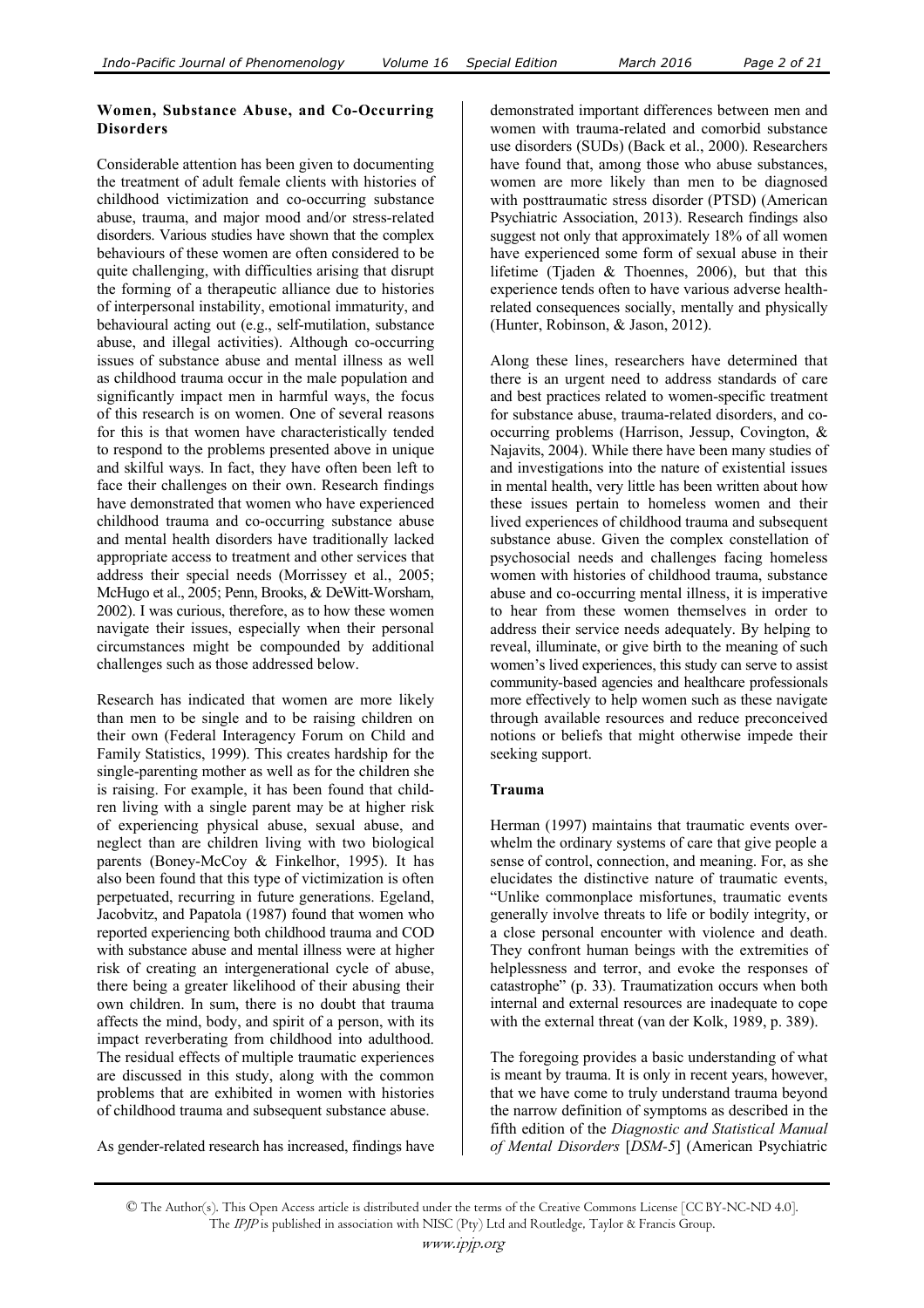Association, 2013). Broader conceptualizations have led to the coining of the terms "complex PTSD" or "complex trauma" (e.g., Courtois & Ford, 2009; Lawson & Quinn, 2013), which recognize that trauma is not necessarily the result of a single event. The notion of complex trauma takes into account the incidence and impact of chronic trauma and repeated traumatization, thus in essence recognizing that trauma can be a multilayered and complicated phenomenon. Specifically, it is important to point out that complex PTSD/trauma and PTSD are not one and the same, and even though an individual might be traumatized, the criteria for a formal diagnosis of PTSD may not be met.

Although complex PTSD/trauma has not received as much attention as PTSD, and has not been accorded formal diagnostic status in the *DSM-5*, it does denote an accepted way of classifying an array of symptoms associated with cases of ongoing, repetitive exposure to early trauma (Herman, 1997; Litt, 2013; van der Kolk, Roth, Pelcovitz, & Mandel, 1993). In concept, complex trauma encapsulates a broader spectrum of issues than those included under a diagnosis of PTSD – and, as D'Andrea, Ford, Stolbach, Spinazzola, and van der Kolk (2012) have shown, the symptoms of complex trauma in fact even include PTSD symptoms, especially in the early stages of the development of complex symptoms.

When traumatic events occur in a human being's life, each individual will react differently. A broad range of trauma-induced impairments may be experienced, thus indicating the presence of complex trauma. These impairments have, however, been largely unaddressed and untreated because of their classification as lesser problems that only affect a more normal non-clinical population who live with a lesser degree of distress. Lawson and Quinn (2013) point out that evidence-based treatments that include complex trauma as a target for interventions are still only beginning to emerge, these interventions originally having been based on trauma from a single incident rather than more specifically from situations involving complex trauma. Pursuant to the particular population being investigated in the present study, it is to be anticipated that both PTSD and complex PTSD/trauma may have been experienced, and it is thus important to understand the traumatic stress reactions of these women within each of these classifications.

# **Impact of Trauma and Violence on Children**

Childhood victimization including abuse and neglect is, world-wide, probably the single most important public health challenge – a challenge that has the potential to be significantly resolved by appropriate prevention and intervention (van der Kolk, 2005). Studies on the sequelae of childhood trauma in the context of caregiver abuse or neglect indicate chronic and severe coexisting problems with emotional regulation, impulse control, attention and cognition, interpersonal relationships, dissociation, and schemas (D'Andrea, Spinazzola, & van der Kolk, 2009). Research has shown that trauma significantly reduces children's Intelligence Quotient (IQ) (Moroz, 2005). There is also a strong correlation between trauma and low academic achievement (Perry, 2003). Numerous studies have pointed to a relationship between exposure to interpersonal trauma during childhood and an increased incidence of affect and impulse dysregulation (e.g., an inability to temper emotional responses, or emotional reactivity), disturbances of attention and consciousness, alterations in attribution and schema, and interpersonal difficulties (D'Andrea, Spinazzola, & van der Kolk, 2009).

Perry (as cited by Tennant, 2005) reports that in traumatized children there is a greater concentration of midbrain (limbic) cell growth that takes place at the cost of prefrontal cortex cell growth. A compromised prefrontal cortex can result in an underdeveloped capacity for empathy, which is regulated by the higher level thinking processes of the prefrontal cortex. As a consequence, Perry found that traumatized children tend to be "overly sensitive to cues of perceived threat, creating a 'quick trigger' for survival behaviours", and hence to have "a predisposition to impulsive, aggressive behaviours or withdrawal and depression" (Tennant, 2005).

Pollak, Cicchetti, Hornung, and Reed (2000) found that maltreated children have difficulty in understanding and expressing emotions in experimental settings. Pine et al. (2005) reported that maltreated children are either hypersensitive to, or avoidant in response to, negative emotional stimuli, or are likely to interpret positive emotions as ambiguous. D'Andrea, Ford, Stolbach, Spinazzola, and van der Kolk (2012) point out that "disturbances of attention and consciousness following exposure to interpersonal trauma may manifest as dissociation, depersonalization, memory disturbance, inability to concentrate (regardless of whether or not the task involved evokes trauma reminders), and disrupted executive functioning (e.g., ability to plan or problem solve)" (p. 189). Burack et al. (2006) found that maltreated children had a lower sense of selfworth than their peers. Similarly, Valentino, Cicchetti, Rogosch, and Toth (2008) found that abused children were more likely to recall false negative information about themselves.

## **Trauma Re-enactment**

Exposure to childhood trauma is common and has the potential to lead to serious long-term consequences. People with histories of trauma, and in particular interpersonal trauma (i.e., trauma occurring as a result of the interaction of individuals), also have a higher risk of revictimization in the event of experiencing another interpersonal trauma (Nelson et al., 2002). According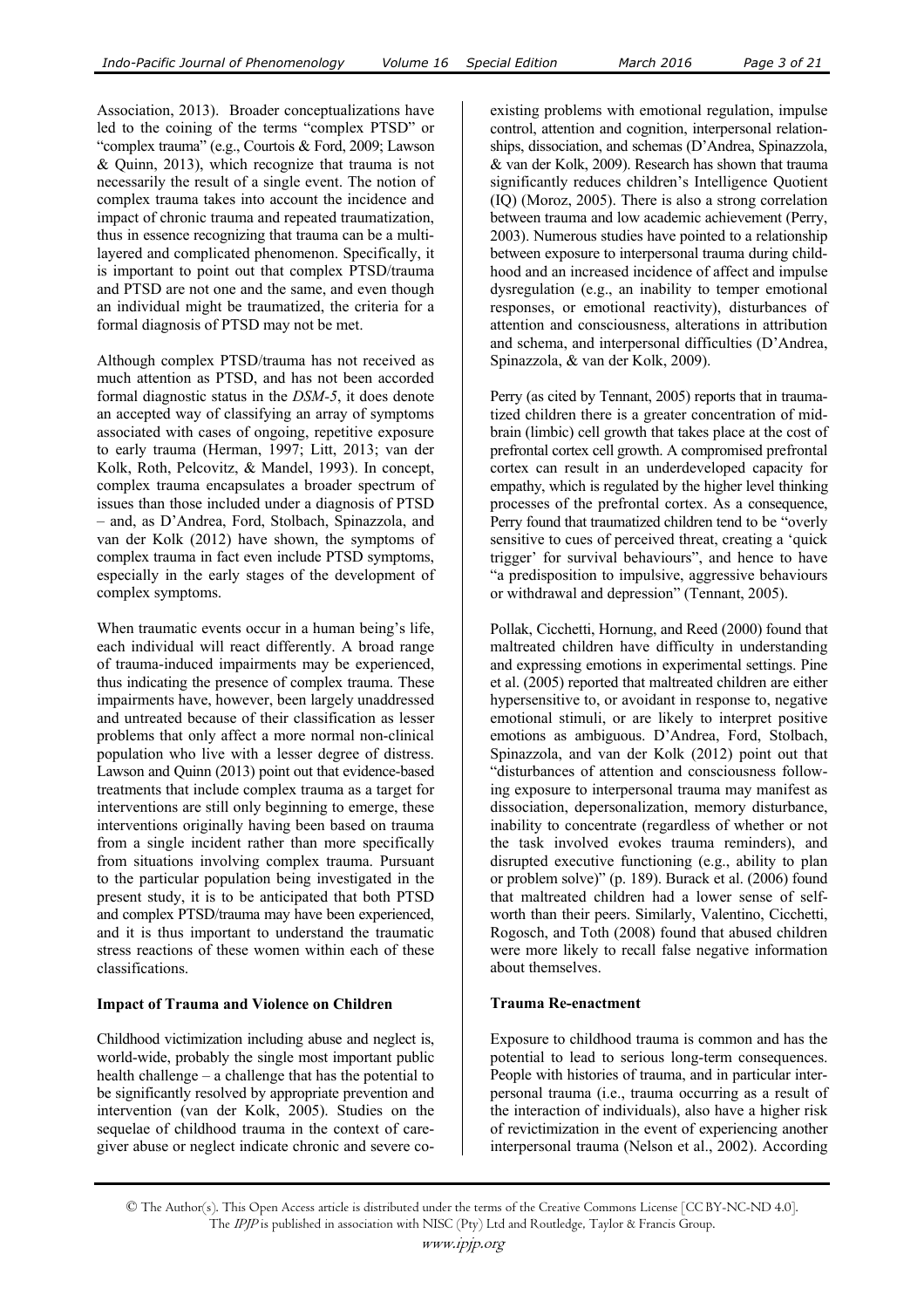to Arata (2002), while about one-third of women who were child sexual abuse victims reported experiencing repeated victimization, all child sexual abuse victims are at two to three times greater risk of revictimization in adulthood than are women without a history of childhood sexual abuse, with those at greatest risk being women who have experienced revictimization in adolescence.

There are many factors that influence revictimization. As early as 1889, Janet theorized that memories of traumatic events may persist in the victim's mind as unassimilated fixed ideas that act as foci for the development of altered states of consciousness including dissociative phenomena such as fugue states, amnesias, and chronic states of helplessness and depression. Freud (1920/1954) postulated that a victim who fails to integrate the trauma is doomed to repeat the repressed material as a current experience instead of remembering it as something belonging to the past. While Freud viewed this repetitious pattern as a means of gaining mastery over the traumatic past, clinical research reflects that this is not necessarily the case. In fact, repetition can often cause further suffering for its victims (van der Kolk, 1989). A study conducted by Hetzel and McCanne (2005) found that dissociative tendencies (i.e., disrupted integration of a person's experience into conscious awareness) may increase the likelihood of a person's exposure to yet further trauma. Women with histories of substance abuse are also at risk for trauma exposure, possibly through exposure to environments where the risk for violence is high (Afful, Strickland, Cottler, & Bierut, 2010; Cottler, Compton, Mager, Spitznagel, & Janca, 1992).

Other studies suggest that children are more vulnerable than adults to compulsive behavioural repetition and loss of conscious memory of the trauma (Horowitz & Becker, 1971; Terr, 1988). Green (1980) found that 41% of his sample of abused children engaged in burning, cutting, head banging, biting and other trauma re-enactment behaviours. The frequency with which abused children repeat aggressive interactions suggested to Green (1980) that there may very well be a link between the compulsion to repeat these interactions and identification with the aggressor, with fear and helplessness thereby replaced with a sense of omnipotence (van der Kolk, 1989). Finkelhor and Brown (1985) reported that victims of child abuse are at high risk of becoming prostitutes. Carmen, Rieker, and Mills (1984) have indicated that abused boys and men tend to identify with the aggressor and later victimize others, whereas abused women are prone to become attached to abusive men, thus opening themselves and their offspring to being victimized further.

Early repetitive childhood abuse can be so extremely devastating that it can interfere with the development of the child's sense of self and adversely affect the very foundation of the personality (Beckham & Beckham, 2004). Traumatic experiences can also impact adversely on cognition, leading to difficulty in concentrating and remembering, confusion, difficulty in planning for the future, negative thoughts about the future, and intrusive memories, rendering a victim vulnerable to believing and feeling that s/he is different from others (Beckham & Beckham, 2004).

## **Existential Trauma: From Childhood to Womanhood**

The effects of trauma on adult women are substantial, impacting on a woman's physical, emotional, spiritual, mental, social, and economic well-being. This is particularly true for women victimized in early childhood, especially when the abuse was perpetrated by family members or other intimates (Moses, Reed, Mazelis, & D'Ambrosio, 2003). As Beckham and Beckham (2004) point out, PTSD is more severe and longer lasting when it is the result of human choice and action rather than when it results from a natural disaster, accident, or disease. So what might the impact of trauma look like in the life of a survivor?

Survivors of trauma can seem remarkably resilient, demonstrating unique ways of coping in the face of traumatic events. In essence, they survive the trauma by developing and utilizing crisis coping strategies. Nonetheless, it is important to note that utilizing such strategies can cause long-term psychological damage. This is aptly illustrated by, for example, Carmen and Rieker's (1989) model of the cumulative psychosocial consequences of the survival strategies a child may adopt to deal with being a victim of chronic traumatic abuse. The child attempts to understand the basis for the victimization through accommodation of the abusive experience by (a) denying that the abuse exists, (b) minimizing its importance, (c) blocking memories of the events, and (d) believing the abuse is appropriate and reasonable as a consequence of some behaviour on his or her part (which belief is often encouraged by the perpetrator).

Initially, these strategies can help the victimized child to endure the traumatic experiences while they are occurring; however, such tactics of survival can have a negative impact on ways of functioning over the years and into adulthood (Moses et al., 2003). These strategies can also present barriers to treatment and recovery (i.e., using denial as a defence mechanism) and are also often mistaken as indicative of other pathological conditions and mental health diagnoses (e.g., major depressive disorder) during assessments that are not trauma-informed (Moses et al., 2003). Victims who do not fully understand that they have been traumatized are ill-equipped to manage the overwhelming feelings and/or numbing that often occur as a result of the abuse. Indeed, such lack of awareness can increase the possibility of a victim's creating pain-

<sup>©</sup> The Author(s). This Open Access article is distributed under the terms of the Creative Commons License [CC BY-NC-ND 4.0]. The IPJP is published in association with NISC (Pty) Ltd and Routledge, Taylor & Francis Group.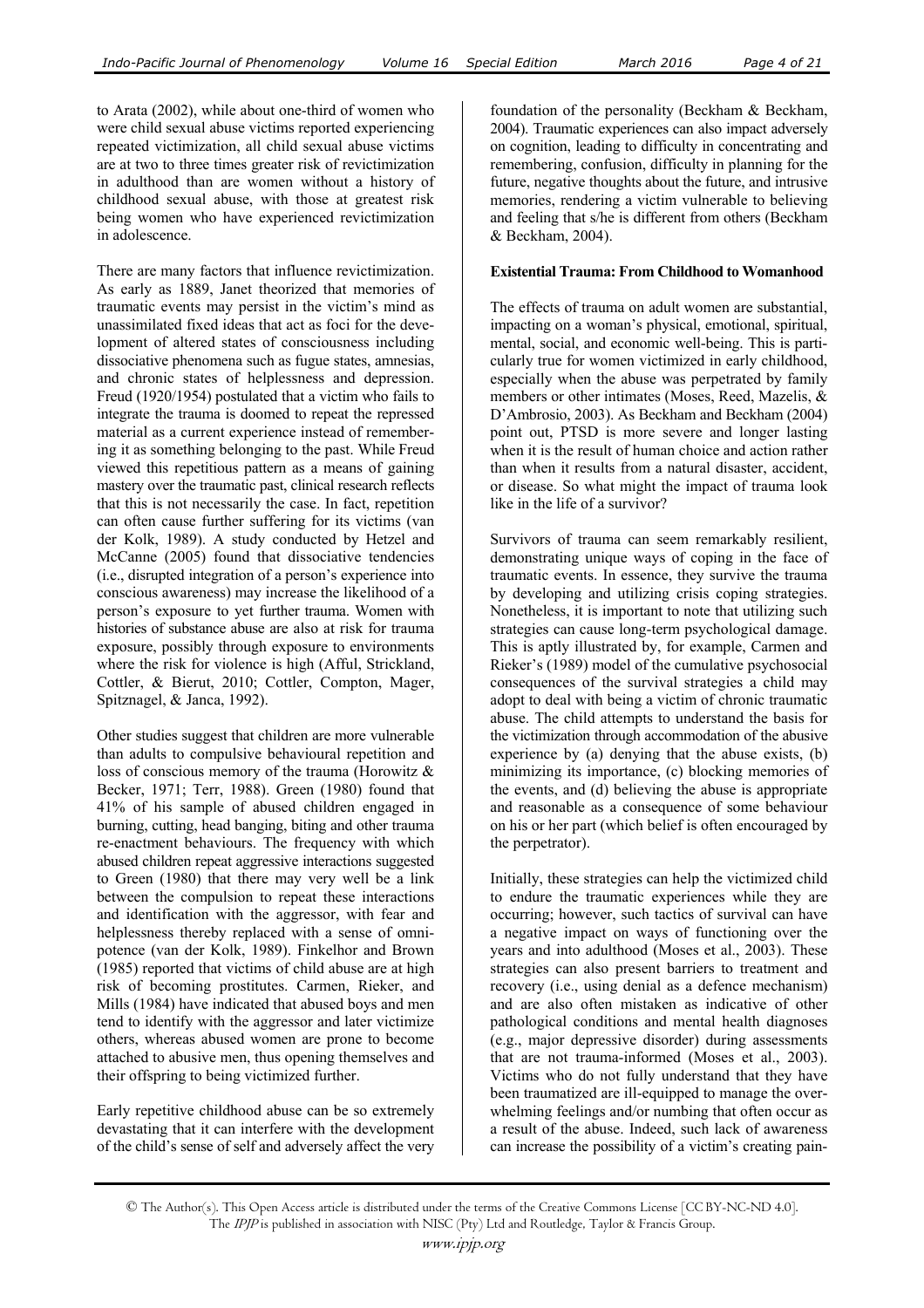ful situations in order to counteract feeling numb. For instance, Harris and Gallot (2001) found that people who have experienced trauma have common reactions such as sudden outbursts of anger or self-inflicted violence, extreme risk-taking behaviour, being suicidal, re-enacting unhealthy relationships, and having great difficulty trusting others.

There are also situations where the trauma victim may not give any indication of having experienced anything traumatic. Litt (2013) speculates that clients in therapeutic settings may be unprepared to discuss a traumatic past, or they may be unsure of their ability to tolerate the feelings that go along with revealing their traumatic history. She adds that, in some cases, the victim may not consider what she has experienced to be traumatic*,* particularly if it was just a way of life in her home or environment. She may look at something that happened in childhood as having occurred many decades ago, like ancient history, which in her estimation has no relevance to today's tough times. These serve as examples of how a trauma victim might unconsciously deny herself much needed treatment and/ or evade receiving appropriate treatment where help is sought. Regarding the latter point, for instance, if a woman doesn't view the abuse she endured (past or present) as her primary problem while being seen by a clinician, she could label or view herself as experiencing another problem (e.g., depression or substance abuse). Some traumatized women view themselves as complete failures, having limited understanding of the severe psychological impact that past abuse has had on them.

Various studies suggest a link between exposure to extended interpersonal, interfamilial victimization and symptoms associated with borderline personality traits (Sansone, Songer, & Miller, 2005), eating disorders (Matero, 1999), dissociation (Banyard, Williams, & Siegel, 2001), substance abuse (Najavits, Weiss, & Shaw, 1999), self-injurious behaviours (Briere & Gil, 1998), excessive/dysfunctional sexual activities (Briere & Rickards, 2007), and identity disturbance, problematic interpersonal relationships, and affect dysregulation (Briere & Rickards, 2007). Several symptoms appear to be more specifically linked to experiencing repeated and sustained child abuse and neglect (van der Kolk et al., 1993), along with interpersonal traumas that occur later in life (Najavits, Sonn, Walsh, & Weiss, 2004).

Muller (2010) describes how many trauma survivors pretend, both to others and to themselves, to be doing much better than they actually are, sustaining this tendency for years on end. Muller (2010) describes this behaviour as *avoidant attachment*, which is generally characterterized by the minimization of the impact of hurtful attachment experiences. Muller elaborates on the way in which this tends to manifest in the clinical context, and the implications thereof, as follows:

When the avoidant client speaks of a given traumatic interfamilial event, his [or her] tendency is to minimize the event's meaning or its perceived negative impact. Painful stories are discussed in an emotionally detached, intellectualized manner, often rationalized in one way or another or avoided altogether by focusing on other less threatening material. Having developed a worldview that others cannot be depended on, the individual tends toward a pattern of self-reliance and a view of self as independent, strong, and normal. Along with this pattern, there is a tendency to dismiss and devalue experiences of closeness, intimacy and vulnerability. (p. 2)

Muller states that, in the typical course of life, the avoidant spends much time routinely excluding information from conscious processing so that his or her capacities are not overloaded and s/he is not overly distracted. He calls this process "defensive exclusion" (p. 12). Since critical information is considered to cause considerable suffering, it tends to be defensively excluded in a frantic attempt to manage personal safety.

Freyd (1996) used the term "betrayal trauma" (p. 5) in describing the effects that occur when individuals or institutions on which a person depends for survival significantly violate that person's trust or well-being. Betrayal trauma theory (Freyd, 2011) predicts the degree to which a negative event represents a betrayal by a trusted or needed other and will influence the way in which events are processed and remembered. Positing that psychogenic amnesia and dissociative awareness are often necessary for survival in cases in which abuse occurs at the hands of a parent or caregiver (DePrince & Freyd, 2002), this theory rests on the presupposition of evolutionary psychology that human beings are adept at detecting betrayal in others as a means for survival. As an example, Freyd (1996) points out that, when a child is dependent on an abusive caregiver, and cannot avoid or discontinue the harmful and threatening relationship, the child's survival instinct is to remain unaware of the betrayal, thereby increasing the child's chance of surviving. In addition, betrayal trauma theory identifies attachment as an important key to understanding the child's motivation to remain unaware of the abuse (DePrince & Freyd, 2002), and furthers our understanding of the reason revictimization occurs.

# **Co-Occurring Disorders (COD)**

In general, COD refers to the manifestation of two or more diagnosed co-occurring disorders (*DSM-5*) where at least one of the disorders can be diagnostically established independently of the other(s). According to the Centre for Substance Abuse Treatment (CSAT) (2005), COD has replaced the term "dual diagnosis"

<sup>©</sup> The Author(s). This Open Access article is distributed under the terms of the Creative Commons License [CC BY-NC-ND 4.0]. The IPJP is published in association with NISC (Pty) Ltd and Routledge, Taylor & Francis Group.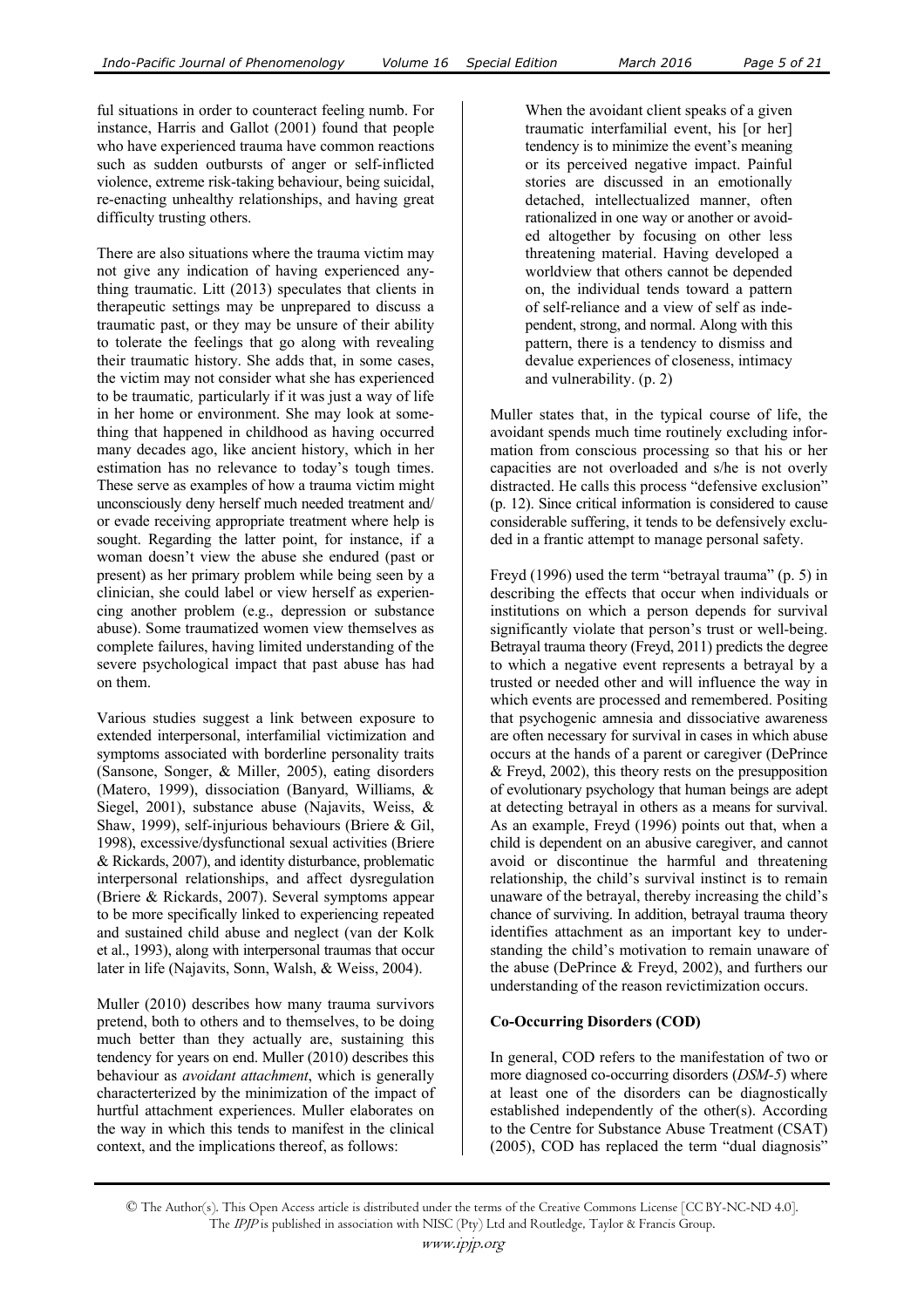in the field of substance abuse, and typically refers to any simultaneous diagnoses of a substance abuse or dependence disorder and mental illness. Efforts to provide treatment that meets the unique needs of people with co-occurring substance use/mental disorder (COD-SM) have gained momentum over the past twenty years in both substance abuse treatment and mental health service settings. It is estimated that one out of every four Americans will experience drug or alcohol abuse/dependence at some time in his or her life, and that half of these will also have a co-occurring mental disorder (CSAT, 2005).

The United States Department of Health and Human Services (2002) clarifies the need for both the COD-SM components to be treated::

> If one of the co-occurring disorders [COD-SM] goes untreated, both usually get worse and additional complications often arise. The combination of the disorders can result in poor response to traditional treatments and increases the risk for other serious medical problems (e.g., HIV, Hepatitis B and C, cardiac and pulmonary diseases), suicide, criminalization, unemployment, homelessness, and separation from families and communities. As a result, individuals with [COD-SM] often require high-cost services, such as inpatient and emergency room care. (p. i)

To further complicate the problem, individuals with COD-SM are not easily integrated in either substance abuse treatment or mental health services. Grella (2003) reported that many mental health practitioners have strict policies that will not allow them to see clients who are actively abusing substances. For example, if a patient who comes to see her psychiatrist at the community mental health centre for her depression is under the influence of alcohol at that time, she runs the risk of being told to return home and remain there until sober. This client will not be given a prescription for a refill on her psychiatric medications until she tests clean. If she was relying on these medications in order to cope with her depression, the chances are that she will then turn to alcohol in order to cope and possibly become more depressed, thereby complicating her situation.

Persons with COD-SM have been known to be less compliant with regard to taking their medications and treatment in general, to be impaired by social and economic stressors (e.g., homelessness), to experience more negative outcomes (e.g., HIV, incarceration), and not to respond well to accepted treatment modalities for a single diagnosis (e.g., cognitive behaviour therapy for treating the substance abuse disorder) (Brooks, Malfait, Brooke, Gallagher, & Penn, 2007; Drake et al., 2001). In addition, some clients enter the mental health system seeking treatment only for their mental illness and thus denying having any substance abuse issues. Consequently, clients who are actively using drugs and alcohol are not always formally identified and often deny that they are using (Sciacca, 1997).

Historically, substance abuse and major mental illness have been treated separately, since the treatments for each often derive from different philosophical bases and have accordingly differed significantly in focus and approach (Bride, MacMaster, & Webb-Robins, 2006). Traditional treatment models for addiction have been known to be more confrontational in approach, being characteristically intense and designed to break down a client's denial, defences and/or resistance to his or her addictive behaviour (Sciacca, 1997). In contrast, mental health practitioners are typically more empathetic, supportive, non-confrontational, and nonthreatening. Clinicians are trained to be especially sensitive in order to deal with a client's fragile sense of self.

Because of the differences in treatment approaches, there has been a push towards integrating them when working with persons with COD-SM. While a growing number of empirical studies have found that integrated, comprehensive dual diagnosis treatments are effective (Brooks et al, 2007; Drake et al., 2001), other studies have found no differences in the effectiveness of integrated as opposed to traditional programmes (Jeffrey, Ley, McLaren, & Siegfried, 2007). In any event, the integration of mental illness and substance abuse treatment systems continues to be pursued. As CSAT (2005) has stated:

The integration of substance abuse treatment and mental health services for persons with COD has become a major treatment initiative. Integrated treatment coordinates substance abuse and mental health interventions to treat the whole person more effectively; the term refers broadly to any mechanism by which treatment interventions for COD are combined within a primary treatment relationship or service setting. As such, integrated treatment reflects the long-standing concern within substance abuse treatment programmes for treating the whole person, and recognizes the importance of ensuring that entry into any one system can provide access to all needed systems. (p. xix)

A history of trauma has increasingly been viewed as a factor in co-occurring substance abuse disorders (SUDs) and mental illness among women (Chilcoat & Menard, 2003). With this in mind, the present study will further explore the relationship between experienced trauma and substance use.

<sup>©</sup> The Author(s). This Open Access article is distributed under the terms of the Creative Commons License [CC BY-NC-ND 4.0]. The IPJP is published in association with NISC (Pty) Ltd and Routledge, Taylor & Francis Group.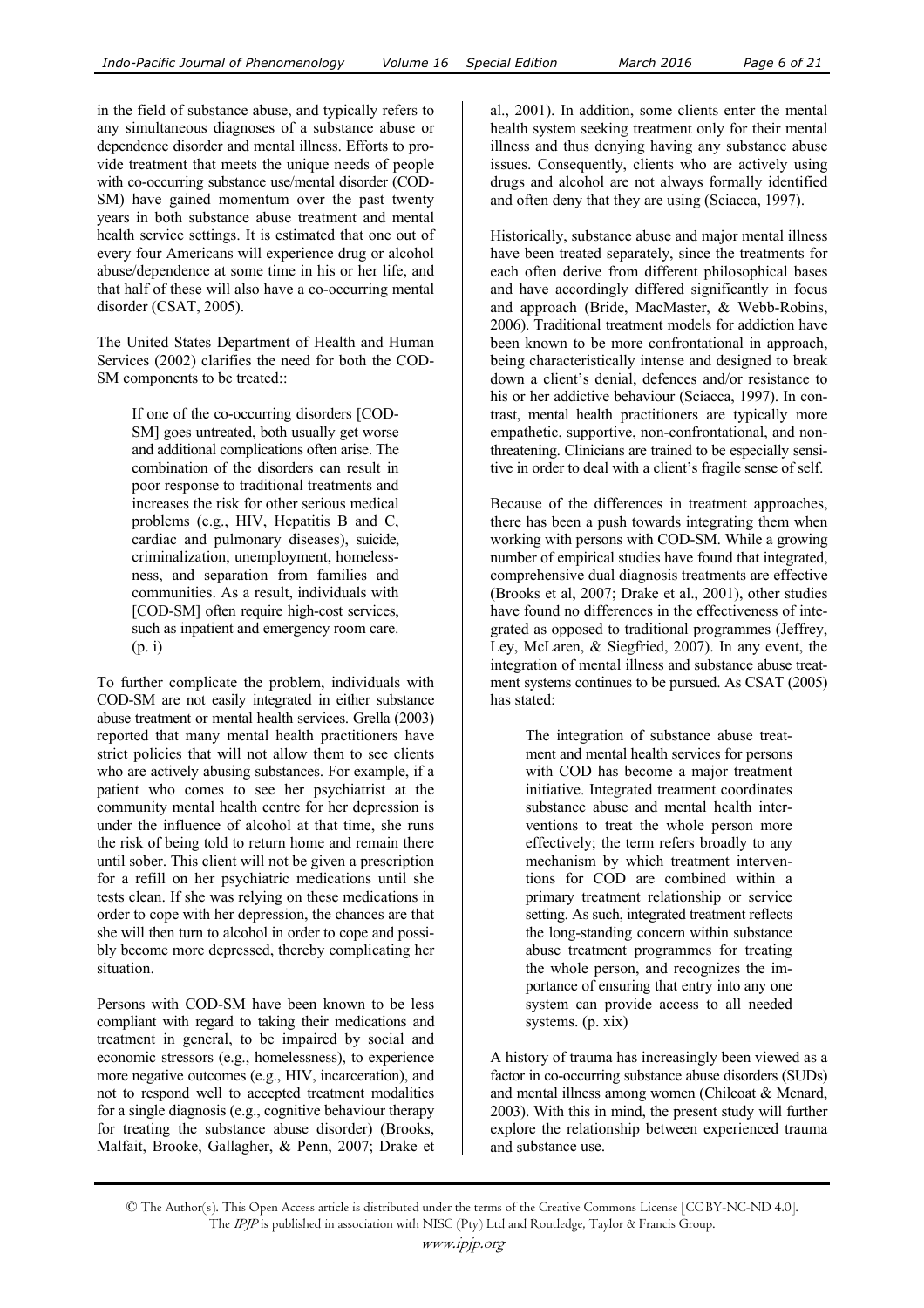## **Experiencing Trauma with Substance Abuse**

A high proportion of clients (25-66%) seeking SUD treatment have been found to report a history of interpersonal trauma (Najavits et al., 1999). In addition, Ouimette, Moos, and Finney (2003) established that one-third of patients diagnosed with a SUD are also diagnosed with PTSD. Najavits (2005) reported from community samples that 52% of men with PTSD have an alcohol use disorder, and 35% have other drug use disorders. In the case of women, the rates are 28% and 27% respectively (Kessler et al., 1995). In their detailed review of PTSD among women with SUD, Najavits et al. (1999) reported that 55-99% of these women had a history of trauma.

In the case of both men and women with SUDs, and also women residing in an inner-city neighbourhood, Amaro et al. (2007) documented an average of five traumas experienced by each of these individuals in the course of their lives. Alcohol and drug use have also been shown to increase women's vulnerability to violence due to their increased risk of exposure to unsafe situations (Miller, Wilsnack, & Cunradi, 2000). Forms of mental illness associated with COD-SM include depressive symptoms and diagnoses, anxiety symptoms and diagnoses, phobias, and interpersonal problems often associated with personality disorders (Brady, Killen, Saladin, Dansky, & Becker, 1994). Retaining individuals who have COD-SM along with histories of trauma in treatment has also proven to be difficult. Brown, Huba, & Melchior (1995) report that dropping out of treatment is a major problem among women with multiple needs, especially in the case of those who have children.

Moshier et al. (2012) found that one of the factors that keep drug users out of treatment is having a sense of belongingness to their drug subculture. They define belongingness as reflecting an extreme degree of selfidentification with particular persons or groups. Other researchers (Battistich & Hom, 1997; Duncan, Boisjoly, Kremer, Levy, & Eccles, 2005; Nasim, Belgrave, Jagers, Wilson, & Owens, 2007) identified belongingness to the subculture of drug use as being influential in the initiation of drug use, and found that identification with peer groups, cultures, or communities served as either a risk or a protective factor in respect of deviant behaviours. What is collectively inferred is that having the propensity to belong to something bigger than oneself could, in the case of identification with the members or the ethos of the drug subculture, cause a person to start using drugs in order to belong more fully to the subculture, membership of which could either prove to be a risk factor or serve as a protective force in respect of progressively engaging in more deviant behaviours (e.g., drug sales and distribution, or prostitution). Chronic drug use may create a context in which belonging to a subculture of drug use may supersede the motivation or the perceived ability to belong to more mainstream, drug-free communities (Moshier et al., 2012).

For COD-SM individuals living in urban populations, integrated substance abuse treatment approaches that incorporate trauma treatment are especially relevant. Misidentified or misdiagnosed trauma-related symptoms interfere with help-seeking, lead to early dropout, and increase the risk of relapse (Brown, 2000; Brown, Huba & Melchior, 1995). When examining the clinical characteristics of women with a diagnosis of PTSD-SUD, Najavits et al. (1999) found that they display a more severe clinical profile than their non-SUD peers. The COD-SM sample scored significantly higher in respect of poor life conditions (e.g., health concerns), number of suicide attempts, incidence of criminal behaviours, having a number of siblings with SUD, and fewer outpatient treatments.

Litt's (2013) research suggests that, in treating individuals with complex PTSD and SUD, it is useful to address targeted interventions for issues of lability, affect dysregulation, dissociation, and substance misuse. She further points to the inability to manage strong emotions both within therapy and outside as one of the greatest challenges presented by complex PTSD clients. This challenge prevents the client with complex PTSD from functioning successfully on a daily basis, maintaining treatment, and having the ability to address more delicate emotions and experiences.

Clinicians, counsellors, and other professionals in the addiction and mental health fields have increasingly been challenged by the dilemma as to whether to treat a client who is still actively using substances. While some clinicians are especially concerned that addressing trauma concerns while simultaneously addressing substance use or mental illness issues may cause clients to become more symptomatic (Litt, 2013), there are integrated models for addressing PTSD and SUDs that allow the helping professional to work under such conditions. Covington (2002), for example, reports that integrating trauma treatment with addiction treatment lowers the risk of trauma-based relapse.

Treatment decisions regarding substance use also need to take into account the client's motivation to change his or her drug or alcohol consumption (Litt, 2013). Miller and Rollnick (2002), who were at the forefront of the development of motivational interviewing as a technique, have pointed to the need for addiction and mental health professionals to appreciate the crucial importance of understanding a client's readiness for change. They maintain that accurately ascertaining where a client's motivation lies can assist in guiding the therapist to meet the client where he or she is in this regard. Interventions can then be customised to suit the client's needs.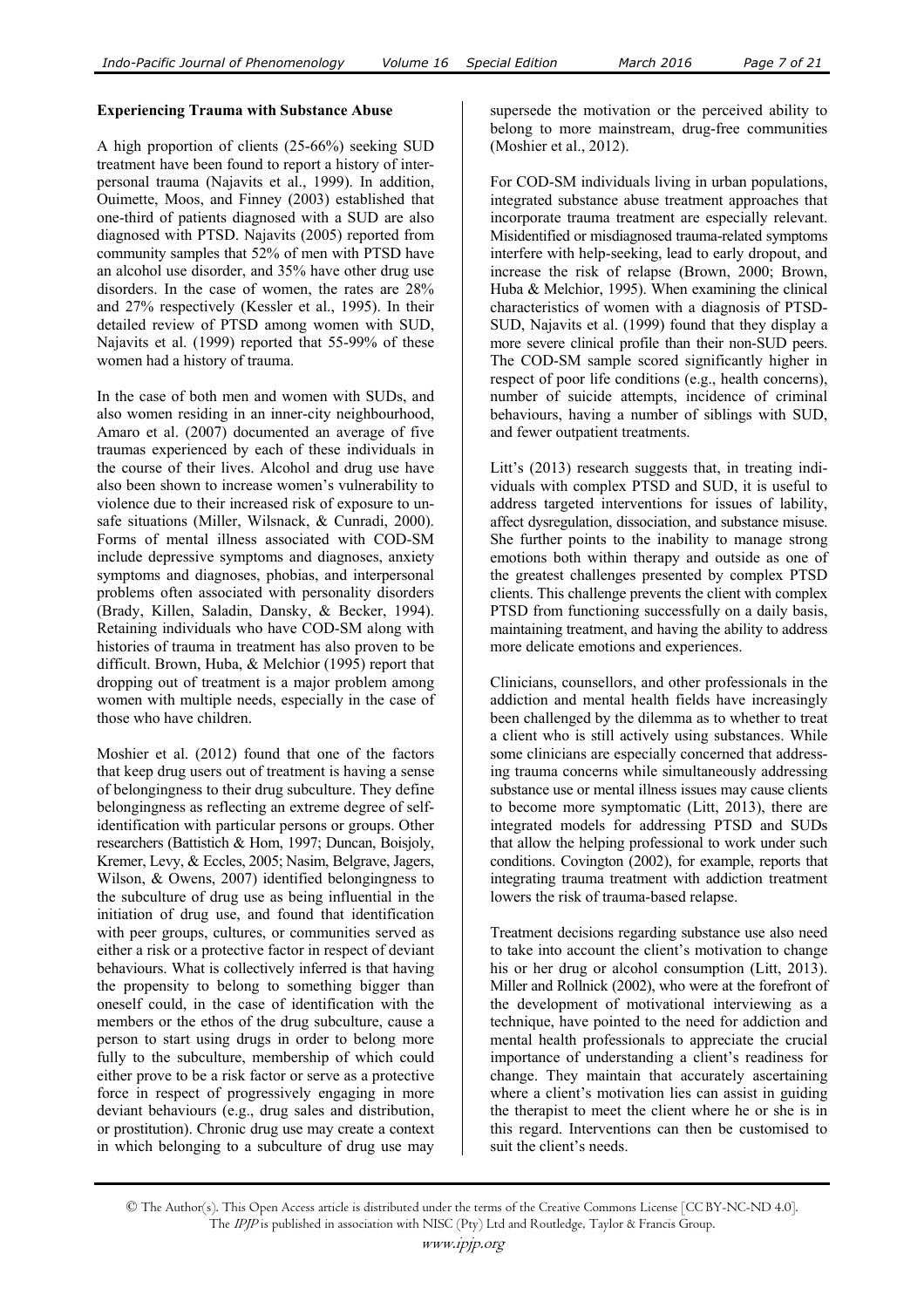Prochaska and DiClemente (1982) devised the stages of change model (also known as the transtheoretical model of change) that identifies six distinct stages of the process of intentional behavioural change: precontemplation, contemplation, preparation, action, maintenance (which includes "recycling" or "learning from relapse"), and termination.

Since this model of intentional behavioural change explains how people progress through a series of stages in the process of eliminating unwanted habitual behaviours, it can assist in the development of effective interventions to promote success in treating psychological and health problems (Prochaska, Norcross, & DiClemente, 1994). This is realized by focusing on the decision-making process of an individual, which explains the difference in a person's chance of success during treatment in terms of how well he or she gains awareness of his or her readiness to change.

# **Impact of Homelessness on Trauma Victims**

Substance abuse (Folsom et al., 2005) and mental illness (Jainchill, Hawke, & Yagelka, 2000) are both common contributing factors to becoming homeless. Homeless individuals with COD-SM are among the most vulnerable client populations (Sun, 2012), with an estimated 10-20% of homeless people manifesting these co-occurring disorders (Drake, Osher, & Wallach, 1991). The homeless population appears to have high rates of social isolation with virtually no support in the form of social resources, which contributes to their physical ill health (Fischer, Shapiro, Breakey, Anthony, & Kramer, 1986; LaGory, Ritchey, & Fitzpatrick, 1991; Solarz & Bogat, 1990). Some researchers have also proceeded to support the notion that homeless people have minimal support available before they become homeless (Morrell-Bellai, Goering, & Boydell, 2000).

Tessler, Rosenheck and Gamache (2001) analysed the self-reports of a sample of homeless people asked to cite the main reasons they thought they had ended up being homeless. The respondents generally attributed their homelessness to factors such as mental illness, interpersonal conflict, drug or alcohol addiction, someone giving up on them and no longer providing support, and/or the loss of a job. Morrell-Bellai et al. (2000) found that the homeless people they surveyed thought that their homelessness was sustained by a substance abuse problem. Compared with homeless individuals without COD, SUD, or a serious mental illness (SMI), who often are merely transitionally homeless, individuals with CODs are more likely to experience chronic homelessness and less likely to engage in treatment and recovery from their disorders (Sun, 2012).

Homeless adults have also been shown to be at risk of premature aging (Brown & Steinman, 2013). Some studies have reported that middle-aged homeless adults can face much the same geriatric problems as elderly housed adults (Cohen, 1999; Gelberg, Linn, & Mayer-Oakes, 1990). Researchers have found similar premature aging patterns in other vulnerable populations including prisoners (Williams et al., 2009) and persons with developmental or intellectual disabilities (Perkins & Moran, 2010).

Research has also indicated some notable gender differences with regard to rates of victimization. Lam and Rosenheck (1998), for example, discovered that women were more likely than men to report a higher number of victimizations including sexual assault and victimizations that had occurred in the preceding two months. Homeless women are particularly vulnerable to multiple experiences of abuse throughout their lives (Goodman, Dutton, & Harris, 1995), tending to report recent physical and sexual assault (Kushel, Evans, Perry, Robertson, & Moss, 2003) as well as childhood abuse (Zugazaga, 2004). When compared with women who are housed, homeless women report much higher rates of childhood physical and sexual abuse, adult physical assault, previous sexual assault in adulthood, and histories of mental health problems (Stermac & Paradis, 2001).

Based on their review of empirical studies, Milburn and D'Ercole (1991) reported that victimization might have a negative effect on women's lives to the point that it could decrease their ability to remove themselves from their homelessness. This could reflect the tendency for trauma victims to re-enact their trauma. More exposure to violence and traumatic events can increase the likelihood of further traumatic experiences. Being in a state of fear, which is typical for someone who has PTSD, while living on the streets, threatens a woman's sense of personal safety, causing her to constantly remain vigilant and on guard (Anderson & Chiocchio, 1997). D'Ercole and Struening (1990) found that constantly remaining on guard can predispose a homeless person to develop depressive and psychotic symptoms, and to being hospitalized for alcohol abuse.

# **The Meaning and Process of Recovery**

The term recovery has different meanings in different contexts. In the field of substance abuse treatment, counsellors view recovery as the state of persons who have changed their substance abuse behaviour for the rest of their lives (CSAT, 2005). In the mental health field, clinicians may think of recovery as a process in which the client moves toward specific behavioural goals and assess whether recovery has occurred by whether or not these goals are achieved (CSAT, 2005). With specific regard to recovering from trauma, Rothschild (2010) proposes that recovery involves a number of key issues: (a) recognition or awareness that the trauma survivor actually did survive the trauma, (b) understanding that a flashback is a memory, (c)

<sup>©</sup> The Author(s). This Open Access article is distributed under the terms of the Creative Commons License [CC BY-NC-ND 4.0]. The IPJP is published in association with NISC (Pty) Ltd and Routledge, Taylor & Francis Group.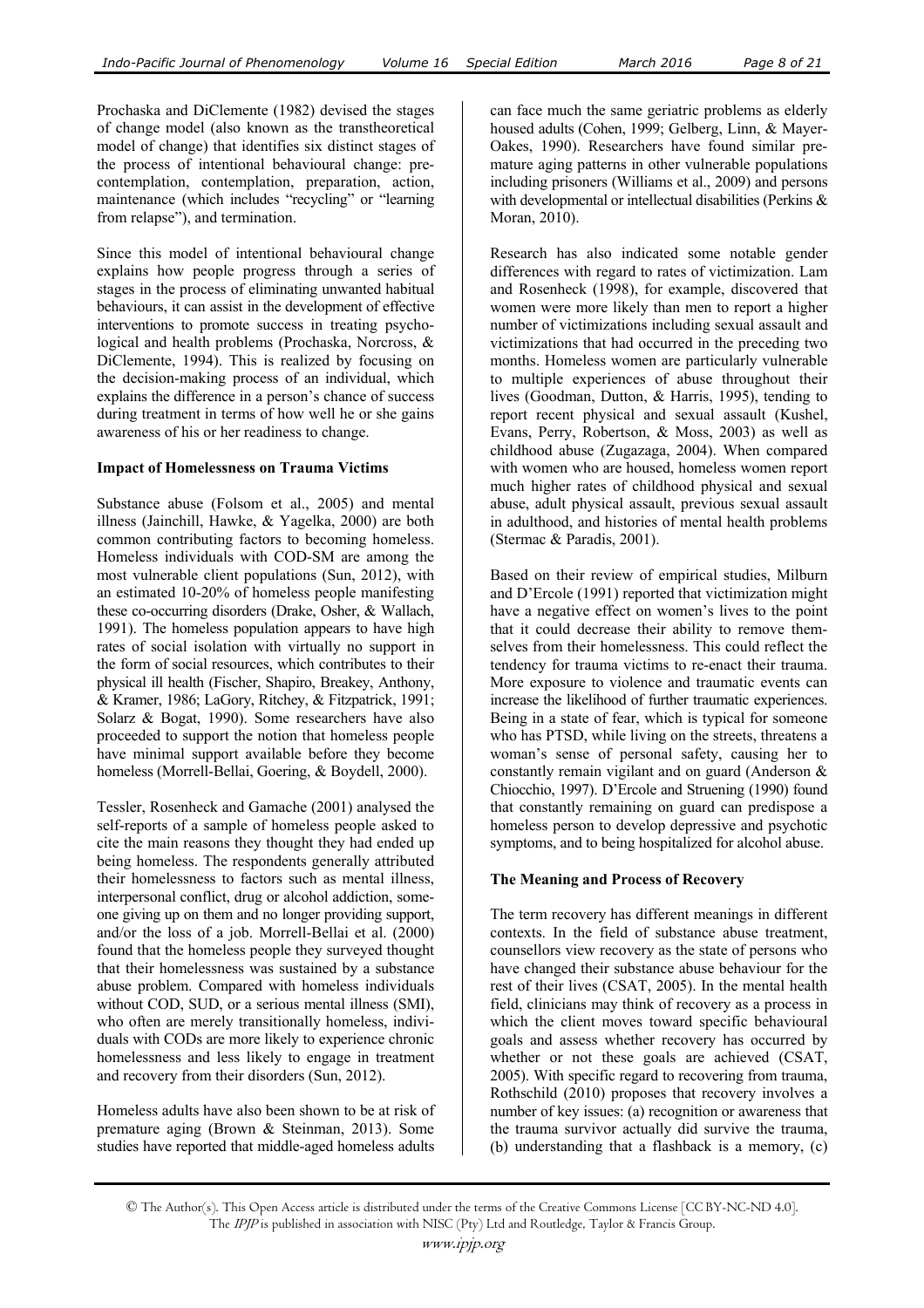self-forgiveness for not having been able either to prevent or to stop what occurred, (d) alleviation of shame, (e) reducing recovery steps to a manageable size, (f) mobilizing the body out of a frozen or defeated state, and (g) extracting meaning or purpose from the trauma to better the person's world. In sum, the term recovery encompasses a broad array of conceptual meanings and treatment modalities. A more comprehensive overview of these treatment models is beyond the scope of this paper, but can be found in Hunter (2015). A brief commentary on the concept of recovery and the treatment of women with COD follows.

Recovery from SMI emerged as a new concept in the 1990s and has led to the emergence of a number of new treatment programmes. Deegan (1996) states that personal accounts of recovery from people with SMI have indicated that, in spite of their illnesses, they have developed new meanings and purposes in their lives and have accomplished lifelong goals. Recovery is a complex process and is driven by the individual's goals and needs (Mueser et al., 2002). Despite the impairment of mental functioning associated with people who have SMI, Wright (1983) believes that they are able to learn to control symptoms of their illness in order to accomplish professional and personal goals and experience a better quality of life. Anthony (1993) stated that people in the process of recovery from SMI tend to go through a uniquely personal process that involves the development of a new meaning and purpose in life that goes beyond the effects of the illness. He also felt that recovery is a multi-dimensional concept that involves self-esteem, hope, adaptation to disability, self-determination, and personal empowerment, and that professionals should focus primarily on facilitating the process of recovery in the client, rather than directing it, so that clients can take charge of their illness and their lives.

Moore (2004) addressed recovery from a perspective that honours the "dark nights" of those with SMI. Dark nights is a metaphor for difficult and painful periods of time – such as periods of grief, emotional distress, or frustration – that occur in a person's life. Moore suggests that, in the midst of these dark times, a person can learn from them; that through emotional and spiritual struggles, a person can grow, creating a new understanding of life's meaning and purpose. He theorized that these disturbing episodes are valuable and lead to opportunities for transformation, revealing one's deepest needs and providing healing.

# **Treating Women with COD**

The connections between those who experience trauma and those afflicted with mental health and substance use problems are not typically addressed, and nor do they typically start with a gender-based understanding of these issues (Poole & Urquhart, 2009). There have been reports that some women are turned away from mental health and addiction counselling services for having more than one presenting problem (Poole & Pearce, 2005). When treatment is initiated, there is often a question as to whether or not the treatment is appropriate for women with COD-SM and histories of trauma (Covington, 2008). Although many treatment facilities or service organizations claim to be womencentred, they nevertheless continue to use outdated treatment approaches that are uninformed regarding how to best serve women with COD-SM and trauma (Harrison et al., 2004).

In order to address the unique therapeutic needs of women with SUDs and PTSD, Najavits developed a group cognitive-behavioural therapy called Seeking Safety (Najavits, 2002; Najavits, Weiss, & Liese, 1996). Therapeutic intervention focuses on helping women to manage negative feelings and learn relationship and problem-solving skills in conjunction with achieving abstinence from their substance use. The intervention provides an alternative set of stress-reducing coping strategies (Gatz et al., 2007), thereby influencing women with COD-SM to change or reduce negative cognitions and thus increase their capacity to make safer choices in respect of their behaviour (e.g., abstinence).

Najavits, Gotthardt, Weiss, and Epstein (2004) evaluated cognitive distortions in a sample of women with COD-SM and compared them with those of a sample of women with a single diagnosis (PTSD alone). The results indicated that the COD-SM sample reported higher levels of cognitive distortions than the single diagnosis sample. This implies that COD-SM women tend to experience more faulty thinking than women with only one diagnosis. As an example of this kind of thinking, Najavits et al. (2004) identify the cognitive distortion of "beating myself up", a phenomenon that is characterized by the tendency for the individual to continually focus on her own negative character traits, actions or mistakes rather than cognitively releasing them. COD-SM women can be guided to understand that this is extremely common for women who have experienced similar life issues and that it may reflect an internalization of the negative treatment they had experienced at the hands of caregivers during their childhood.

Putnam (2003) suggests that treatment addressing childhood abuse should entail a psycho-educational intervention that focuses on the prevention of further victimization, clarification and normalization of the voctim's feelings regarding the abuse, and general education about abuse for victims and their families, even for individuals who present no visible or verbal symptoms of abuse. Cognitive-behavioural methods have also proven significantly effective in helping children as well as adult survivors recover from abuse (Deblinger, Lippman, & Steer, 1996; Putnam, 2003).

<sup>©</sup> The Author(s). This Open Access article is distributed under the terms of the Creative Commons License [CC BY-NC-ND 4.0]. The IPJP is published in association with NISC (Pty) Ltd and Routledge, Taylor & Francis Group.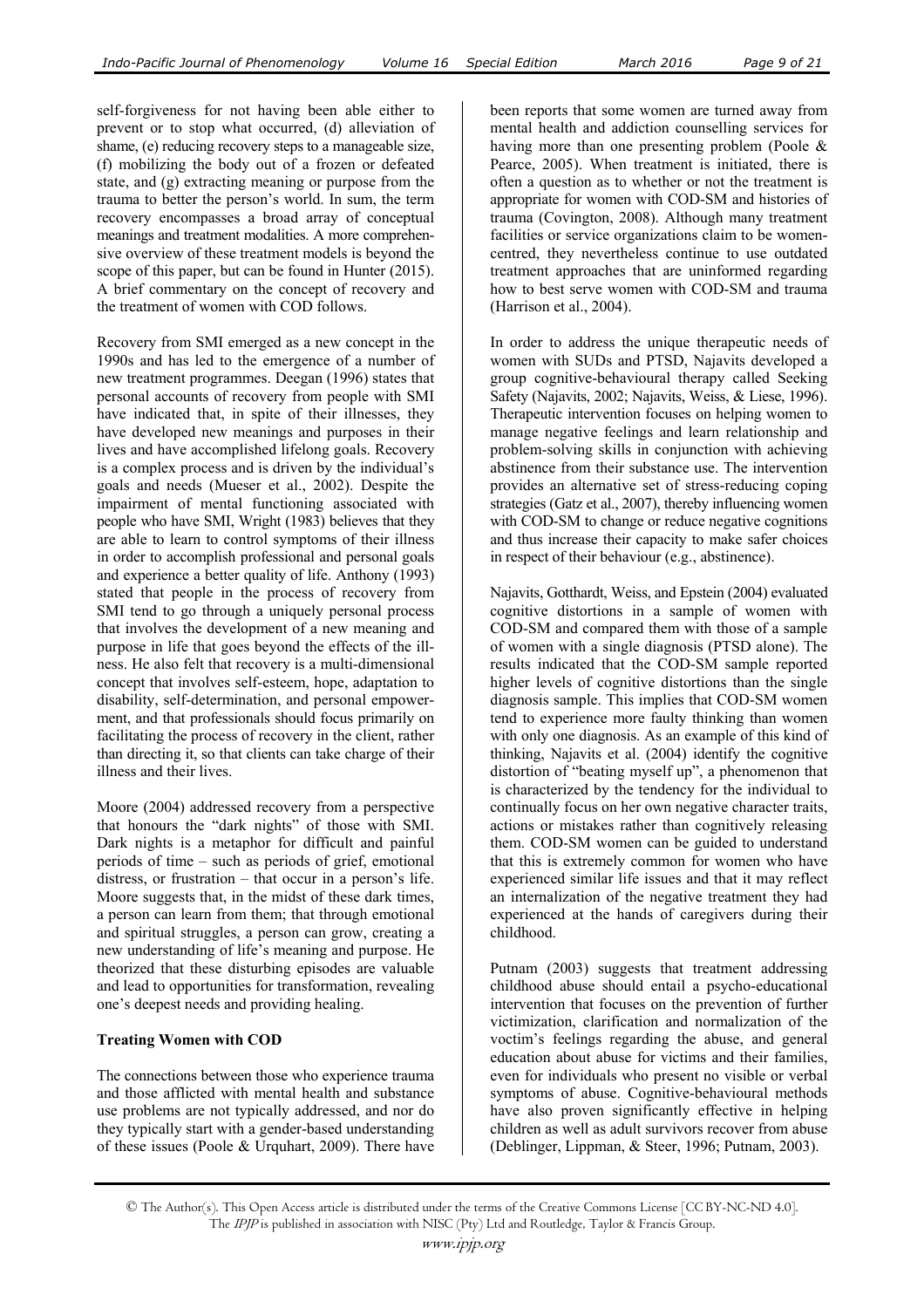# **Phenomenological Research Methodology**

The present study utilized a phenomenological method to investigate the experiences of homeless women who had lived through childhood trauma and subsequent substance abuse. Implicit in this approach is eliciting descriptions of the everyday world of immediate lived experience, and then explicating these descriptions in order to reveal their prereflective dimensions; that is, that which takes place before we consciously think about the experience or put it into language (Finlay, 2005). Owen (1994) characterizes phenomenological inquiry as "carried out in a rational, investigative manner" (p. 1), and points to it as an appropriate method for studying awareness, aims, and meaning in terms of personal and social experience, giving equal attention to both the personal and social aspects of communal life. This approach allows the researcher to hear the voices of those whose experience is being investigated, its paradigm focusing on exploring how people make sense of lived experience and transform it into consciousness (Patton, 2002). Aiming to understand and appreciate experiences from the perspective of conscious and aware human beings (DeCastro, 2003), its "fundamental concern [is being] faithful to life as it is actually lived" (Halling & Dearborn Nill, 1995, p. 2). In the present study, women shared how they felt, remembered and made sense of their experiences, providing an opportunity for others to gain a deeper understanding of the life-world described.

## **Recruitment of Participants**

The participants in this study were seven women who lived in the San Joaquin area of the Central Valley of California, all of whom had experienced childhood abuse with subsequent substance abuse. In selecting appropriate research participants, five criteria identified by Moustakas were applied (1994): (a) experience of the phenomenon being investigated, (b) interest in understanding the reasons for their having had this experience, (c) ability to speak about the experience in a meaningful and detailed way, (d) willingness to write about their own experience in response to the questions posed, and (e) agreeability to the possible publication of the findings.

## **Data Gathering and Analysis**

The raw data comprised the written accounts of the seven participants in response to the question, "What was your experience in recovering from childhood trauma and subsequent substance abuse?" Following on from the initial reading of their written responses, a brief interview was conducted with each participant to clarify any questions arising from what had been conveyed in writing. Transcriptions of the participants' responses in the interview were added to the original, and the comprehensive transcripts of the data were then analyzed following the "four essential steps" described by Giorgi (1985) as follows:

(1) One reads the entire description in order to get a general sense of the whole statement. (2) Once the sense of the whole has been grasped, the researcher goes back to the beginning and reads through the text once more with the specific aim of discriminating "meaning units" from within a psychological perspective and with a focus on the phenomenon being researched. (3) Once "meaning units" have been delineated, the researcher then goes through all of the meaning units and expresses the psychological insight contained in them more directly. This is especially true of the "meaning units" most revelatory of the phenomenon under consideration. (4) Finally, the researcher synthesizes all the transformed meaning units into a consistent statement regarding the subject's experience. This is usually referred to as the structure of the experience and can be expressed at a number of levels. (p. 10)

# **Descriptive Findings**

Fifteen basic constituents or thematic elements of the experience of recovering from childhood trauma and subsequent substance abuse were revealed by the data analysis. Each constituent listed below is substantiated by a statement or statements from the transcriptions.

Recovering means:

## 1. **Subjecting oneself to adaptive and maladaptive compensatory behaviours of coping**

*I found comfort in meth, crack, and marijuana use that created for me a safe place*.

*I began self-medicating with marijuana and alcohol*.

2. **Feeling more mindful, having a sense of personal freedom/liberty, finding meaning, and having a sense of peace, along with positive thoughts that recovery is possible**

*I was able to be strong enough to let it go and be free*.

*I have felt more at peace with myself. I then finally felt free, really free of my childhood*.

3. **Recognizing the very difficult struggle involved with the recovery process**

*Recovery is a struggle for me. There is so much pain and disappointment*.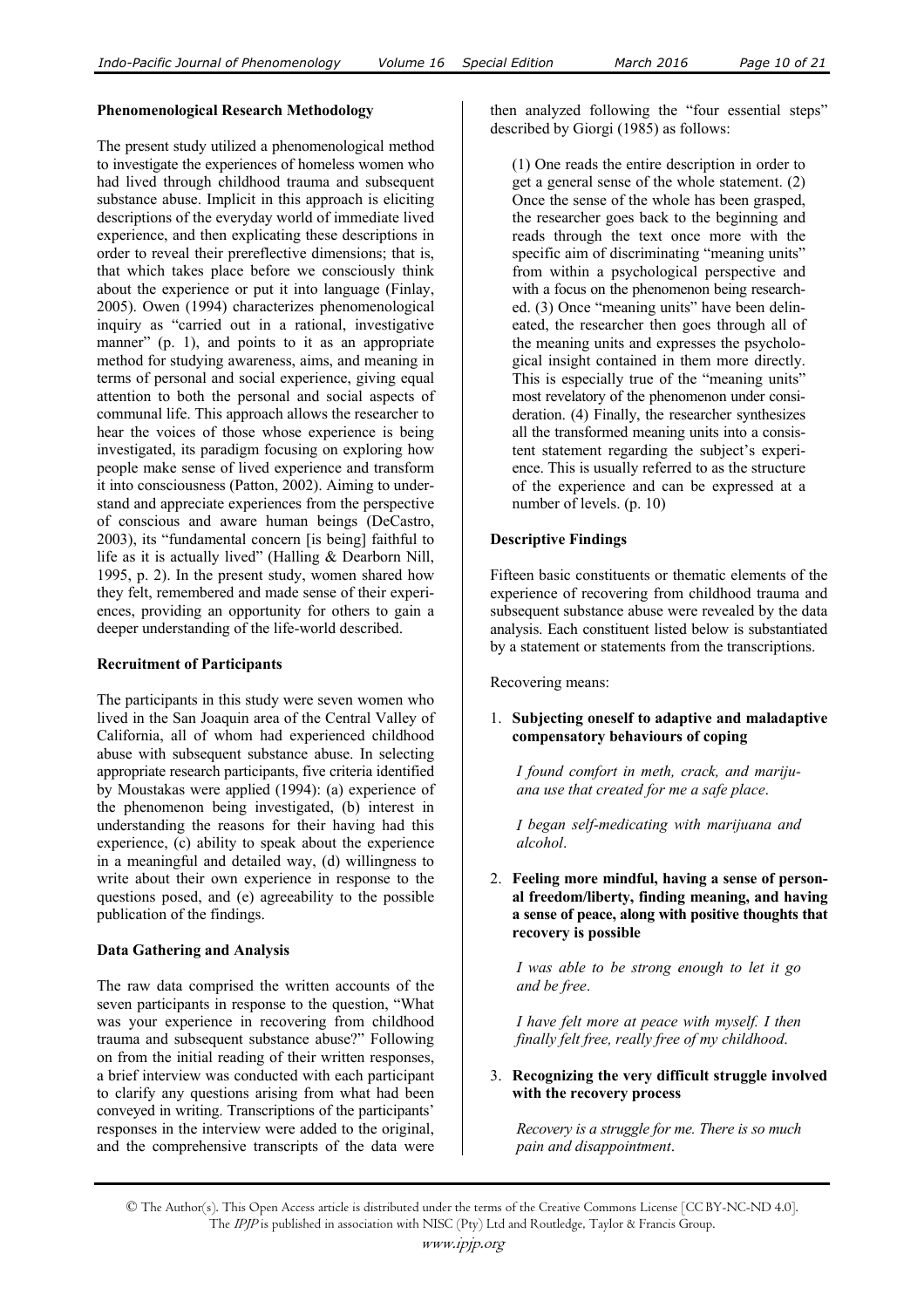*This is really hard for me*.

#### 4. **Having setbacks including relapsing from time to time**

*My experience recovering from abuse took many, many years in and out of substance programmes*.

*I can't even count how many times I've OD'd. Today as I write this I'm still recovering*.

[After quitting], *I began smoking marijuana again*.

*I keep relapsing*.

## 5. **Past abuse is difficult to talk about**

*I never ever told anyone about this*.

*This has never been brought up till this day*.

## 6. **Realizing that recovering from childhood abuse is more difficult than from substance abuse**

*Experiencing recovery from childhood abuse is more of a struggle*.

#### 7. **Encountering a force greater than oneself that is attributed to the healing recovery process**

*Today I remember that my higher power, who I chose to call God, saved me and has brought me the intervention* [therapy].

#### 8. **Experiencing various kinds of emotionally painful feelings that are difficult to experience**

*I have panic attacks. Today I still get paranoid*.

#### 9. **Lacking trust in self and others including blaming self and others**

*It still hurts real bad to this day and I can't forgive myself*.

*I thought of myself as at fault for what my parents were going through*.

## 10. **Recognizing that past experiences have helped to shape who one has become**

*To this day, living with this* [childhood abuse] *almost my whole life has been really hard 'cause a part of me thinks that this is why I have a drug problem*.

*Because of what happened to me as a child, I think, in fact I know, that's why I don't like myself*.

#### 11. **Understanding that it is a lifelong process**

*Living with this pain and bondage almost my whole life has been really hard*.

#### 12. **Having a supportive network**

[The intervention through Child Protective Services] *brought the blessing of intervention*.

*Had it not been for those requirements I would never have learned how valuable I am*.

#### 13. **Becoming autonomous and realizing the importance of this**

*I am a confident and assertive woman today. Everyday is something new to look forward to*.

## 14. **Having interpersonal problems**

*I've lost all of three of my children to meth use and instability mentally*.

# 15. **Being doubtful and pessimistic that one can ever recover**

*I don't believe I will ever heal*.

*I don't think I can ever recover from this*.

#### **Implications of the Findings**

The findings are noteworthy in that they confirm conclusions documented in the literature regarding the experiences of women recovering from childhood trauma with subsequent substance abuse. In particular, the findings appear to confirm that, when trauma begins early in one's life and persists for an extended period of time, it can cause women to present with a wide range of psychological difficulties, emotional distress, behavioural dysregulation, and interpersonal challenges (Litt, 2013). The women in this study not only shared experiences that reflected a large number of such difficulties, but they also illuminated various more personal aspects of the experience.

One important dimension is that, in recovering from traumatic experiences, a person can begin to find meaning in what he or she has experienced. What exactly does meaning of this kind entail? Proulx and Inzlicht (2012) understand "meaning" and its various functions as follows:

<sup>©</sup> The Author(s). This Open Access article is distributed under the terms of the Creative Commons License [CC BY-NC-ND 4.0]. The IPJP is published in association with NISC (Pty) Ltd and Routledge, Taylor & Francis Group.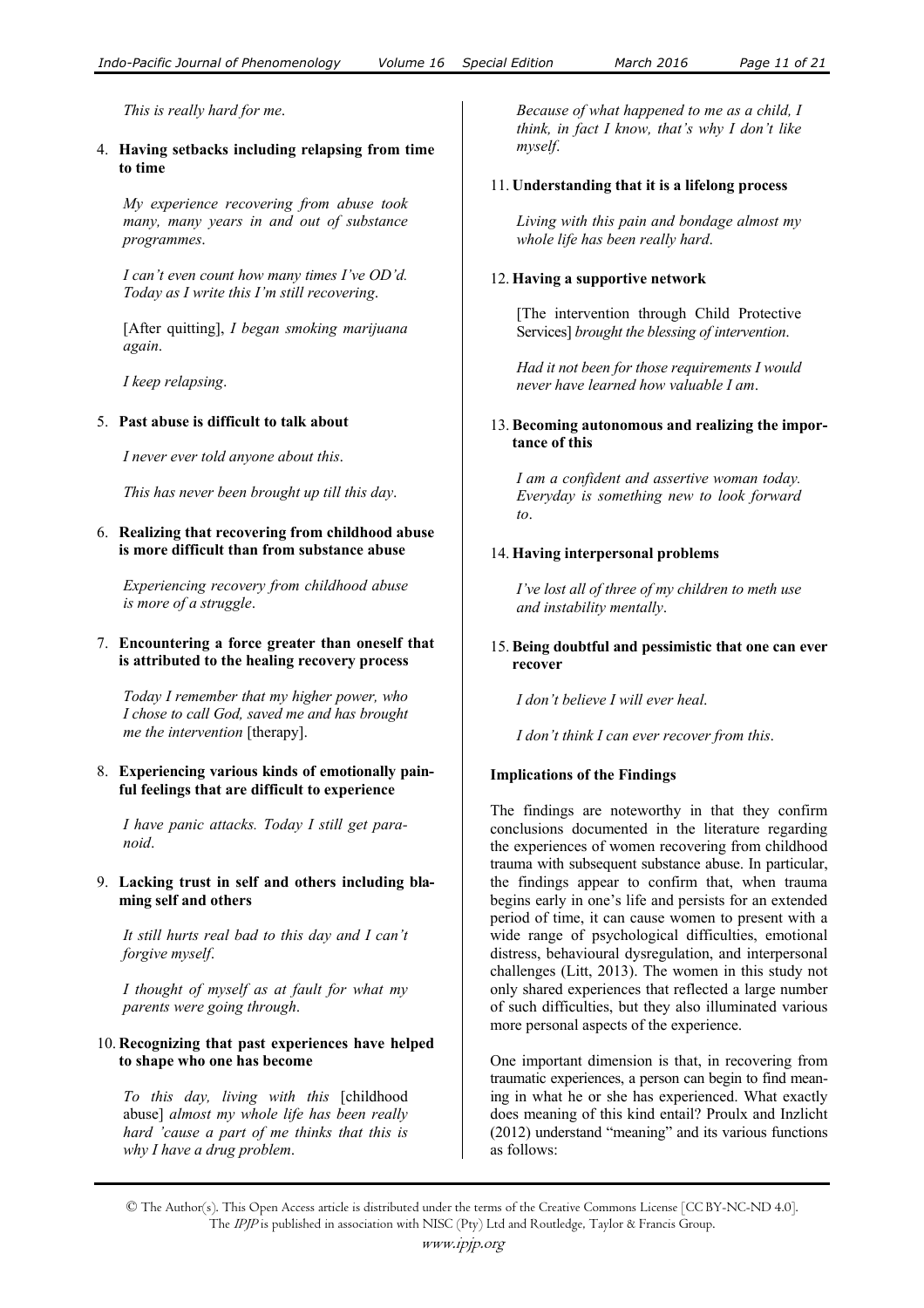In terms of what it [meaning] does, either by means of what or why, it allows us to feel like we understand our experiences. These understandings in turn serve a variety of functions, mainly in terms of predicting and controlling ourselves and our environment, and giving us reasons to predict and control either or both. ... These whats and whys provide an ultimate sense that the world is understandable, and, as such, familiar. (pp. 319-320)

Much has been written about the role of the narrative reconstruction and re-narration of life events not only as a means for the individual both of making sense of what s/he has experienced and of innerly developing a coherent life story, but, more essentially, as well as therapeutically significantly, as a vehicle for identity construction and reconstruction (Mathieson & Stam, 1995). Some of the research participants reflected on experiencing an identity transformation from bad to better as part of their recovery process. Those who were more optimistic about their recovery seemed to engage in meaning-making to regain coherence and comprehensibility (schema change). They were able to re-narrate their stories, finding not only new meaning but also a new sense of themselves (Brennan, 2001). One participant said, "*The experience has changed me for good and bad, but for the most for the good*." Another stated, "*I was not going to live with the pain and shame of what they had done to me as a child for the rest of my life*."

Conversely, the individuals in this study who were more pessimistic about their recovery, expressed greater confusion, despair and uncertainty about their identity and their understanding of their environment. These women conveyed having more emotional pain, a sense of hopelessness, and an awareness of less support with their recovery. One said, "*I don't believe I will ever heal*", while another stated, "*I don't think I can recover from this*". None referred to having any source of spiritual support or of having encountered a greater force than themselves that was beneficial to them. They emphasized the "*very hard*" struggle that recovery can entail with a "*lack of light at the end of the tunnel*". These participants shared their attempts at using coping skills that inevitably seemed to fail.

Several of the participants who were able to "make meaning" of their painful experiences acknowledged that, prior to encountering a force greater than themselves, they felt devoid of any experiences of spiritual regard, were lacking in meaning, and did not have any solid reasons to end their substance abuse. The chief characteristic of those who were able to make a transition from meaninglessness to meaning-making was the recognition that such a transition required admitting that they were powerless over their substance abuse. Prior to recovery, life had been regarded as not only spiritually barren but hopeless. "*I didn't have anything to believe in before I changed how I looked at life. Now, I can see things clearer*", said one of the women.

Many of the participants experienced self-blame and self-loathing for having been abused as a child. They expressed feeling damaged, at fault, and that these feelings were irreparable. This perspective seemed to be the prevailing point of view of those who had not found something to give their life meaning. Important life events, for instance, gave individuals a reason to recover, whether it was having a new addition to their family or a spiritual connection with a higher power. Such events seemed to mark a turning point in their lives, constituting a pivotal turn from hopelessness to hopefulness. According to one of the women, "*I feel through God I was able to be strong enough to let it go and be free, free from nightmares, free from drugs, and free inside*", while a second noticed how valuable she feels – "*Had it not been for those requirements, I would never have learned how valuable I am*."

These findings would appear to be consistent with the perspective offered by Viktor Frankl (1962/1985) who, in light of his own painful life experiences, concluded that one can truly live only as long as one's life has meaning. He alleged that a lack of meaningfulness in life threatens contemporary human beings by creating an "existential vacuum" within. This existential vacuum manifests mainly in a state of boredom, which Frankl views as the main symptom of the "spiritual" illness of our time (pp. 96-97). He goes on to suggest that, when boredom becomes unbearable, depression, aggression, and addiction are often the result. The participants in this study all reflected similar experiences with regard to these very outcomes. Frankl (1962/1985) refers to the source of this process as a "frustration of meaning" (p. 138), a sickness rooted in the lack of meaning of one's existence. The basic premise of his therapeutic approach – logotherapy – is that all people have the freedom to find meaning in how they think, act, and experience life, especially in the wake of situations of unavoidable trauma and pain.

## **Clinical Recommendations**

When working with the focal population of this study in the clinical context, it is important to recognize that clients are more than the diagnoses they are assigned. Ultimately, a diagnosis is primarily a subjective opinion arrived at by one individual (i.e., the therapist) about a set of symptoms manifested by another (i.e., the client) that appear to fit a set of predetermined diagnostic criteria. A diagnosis does not define who a client is as a person, nor does it describe and explicate what the client is experiencing as a human being. As Kierkegaard believed, it is a scientific myth that, if we just observe something for long enough, we can determine

<sup>©</sup> The Author(s). This Open Access article is distributed under the terms of the Creative Commons License [CC BY-NC-ND 4.0]. The IPJP is published in association with NISC (Pty) Ltd and Routledge, Taylor & Francis Group.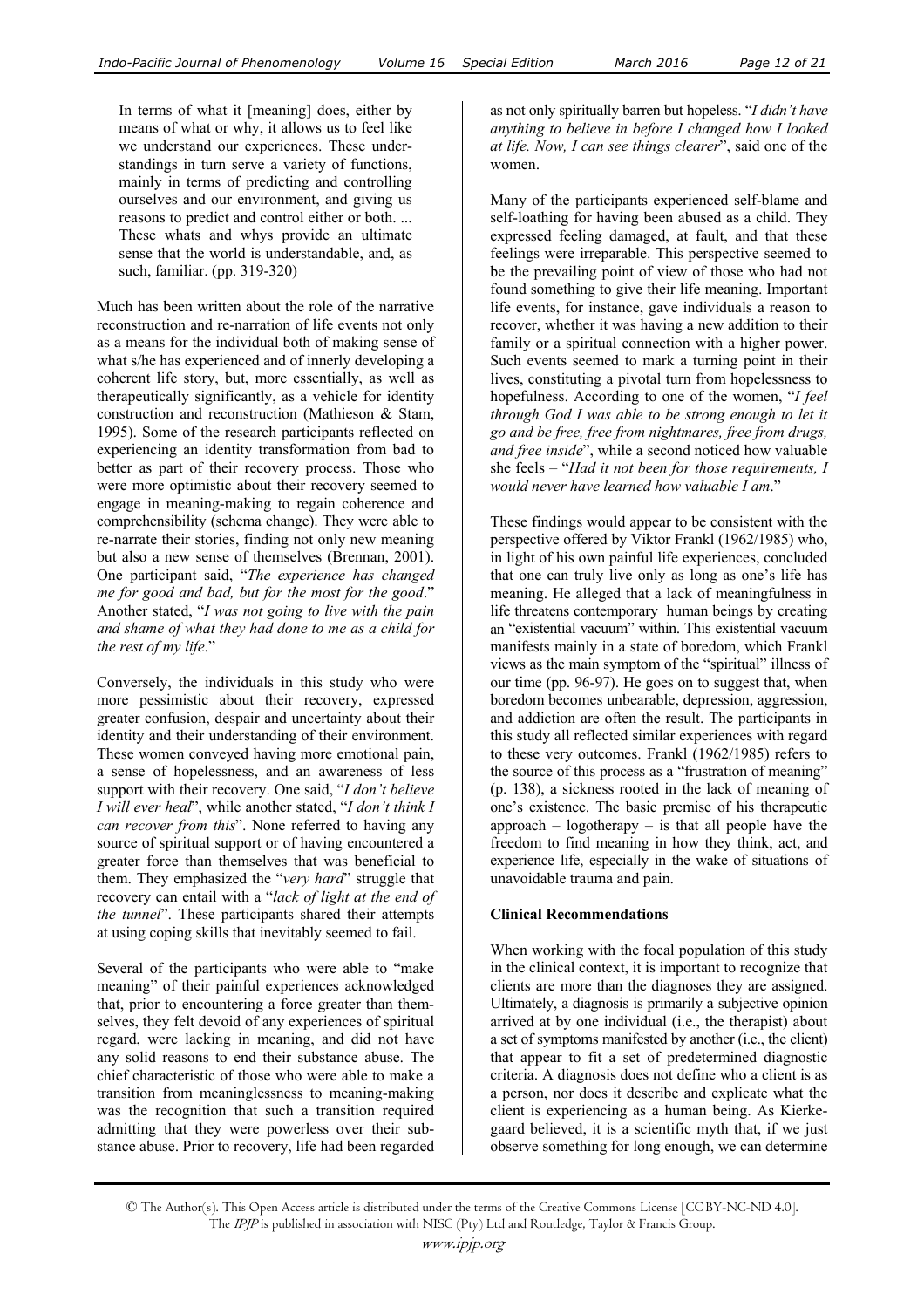the causal factors that determine its appearance (in Warnock, 1970). In keeping with this idea, it behoves mental health professionals to guard against thinking that "If the client sits in front of me long enough, I can observe her and figure out what her problem is. In this way, I can then help in eliminating the problem." This kind of thinking severely limits our understanding of the presenting problem and, in turn, restricts how we treat the client. Our eyes and ears need to be open to the client's experience, and not centred on our own biased beliefs or limited understanding of how we see the client's condition.

# **Final Reflections**

It warmed my heart that these women in a homeless shelter so willingly shared their experiences and stories with me. I sensed a deep level of support for my endeavour, especially when I shared my own story with them: that, despite having gone through my own personal struggles in life, I was able to earn a doctoral degree. These women recognized the strength I had in completing a degree programme. It was far from easy given my challenges of working full time, raising three children, and tending to a husband who had recently suffered a debilitating illness. I was honoured that they invited me into their shelter and into their personal lives, allowing me truly to be among them, trusting me – a complete stranger – with their personal stories.

Although I've worked with people from populations of this type for the past 10 years, this was a unique and special experience. The stories of these women were not only illuminating in their self-revelatory honesty, but at times both heart wrenching and deeply inspiring. Ultimately, the women in this study revealed themselves to hold the same belief as Frankl (1946/1986) in the possibility of finding meaning even in the most devastating situations and life experiences: "even a man who finds himself in the greatest distress ... even such a man can still give his life a meaning by the way he faces his fate, his distress" (p. xix). Each of these women, despite their dire circumstances, demonstrated this truth in the choices they made by recognizing that they did have the potential to change how they saw themselves and how they viewed the world.

## **Referencing Format**

Hunter, A. C. (2016). A phenomenological investigation of women's experience of recovering from childhood trauma and subsequent substance abuse. *Indo-Pacific Journal of Phenomenology*, *16* (Special Edition: *Contemporary Phenomenological Research on Key Psychotherapeutic Issues*), 21 pp. doi: 10.1080/20797222. 2016.1164990

## **About the Author**



*Ayesha C. Hunter Counselling Psychology Department Argosy University, San Francisco Bay Area* 

E-mail address: ayeshapaige@gmail.com

Dr Ayesha Hunter (EdD) is a clinical psychologist and a licensed Marriage and Family Therapist. She currently works for San Joaquin County Behavioural Health Services, where she specializes in counselling individuals who are dealing with issues of trauma, depression, anxiety and relationship challenges. Dr Hunter has a firm belief that people can change for the better. A devout Christian, she is married and the mother of three children.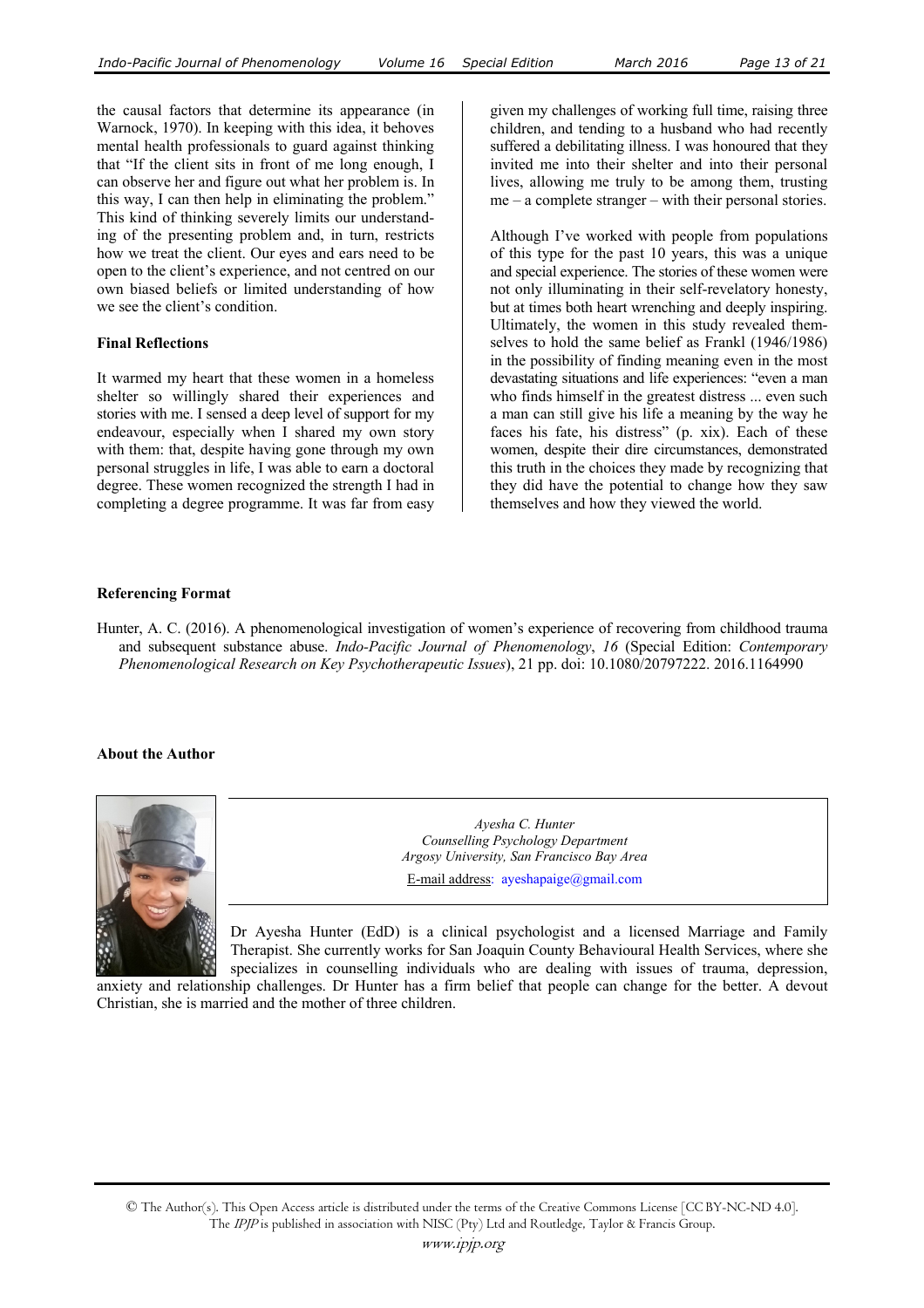#### **References**

- Afful, S. E., Strickland, J. R., Cottler, L., & Bierut, L. J. (2010). Exposure to trauma: A comparison of cocainedependent cases and a community-matched sample. *Drug and Alcohol Dependence*, *112*(1–2), 46–53. doi: 10. 1016/j.drugalcdep.2010.05.012
- Amaro, H., Dai, J., Arévalo, S., Acevedo, A., Matsumoto, A., Nieves, R., & Prado, G. (2007). Effects of integrated trauma treatment on outcomes in a racially/ethnically diverse sample of women in urban community-based substance abuse treatment. *Journal of Urban Health: Bulletin of the New York Academy of Medicine*, *84*(4), 508– 522. doi: 10.1007/s11524-007-9160-z
- American Psychiatric Association (2013). *Diagnostic and statistical manual of mental disorders* (5th ed.). Washington, DC: Author.
- Anderson, C., & Chiocchio, K. (1997). The interface of homelessness, addictions and mental illness in the lives of trauma survivors. In M. Harris & C. L. Landis (Eds.), *Sexual abuse in the lives of homeless women diagnosed with serious mental illness: New directions in therapeutic interventions* (pp. 21–37). Amsterdam, The Netherlands: Harwood Academic Publishers.
- Anthony, W. A. (1993). Recovery from mental illness: The guiding vision of the mental health service system in the 1990s. *Psychosocial Rehabilitation Journal*, *16*(4), 11–23. doi: 10.1037/h0095655
- Arata, C. M. (2002). Child sexual abuse and sexual revictimization. *Clinical Psychology: Science and Practice*, *9*(2), 135–164. doi: 10.1093/clipsy.9.2.135
- Back, S., Dansky, B. S., Coffey, S. F., Saladin, M. E., Sonne, S., & Brady, K. T. (2000). Cocaine dependence with and without posttraumatic stress disorder: A comparison of substance use, trauma history and psychiatric comorbidity. *American Journal on Addictions*, *9*(1), 51–62. doi: 10.1080/10550490050172227
- Banyard, V. L., Williams, L. M., & Siegel, J. A. (2001). The long-term mental health consequences of child sexual abuse: An exploratory study of the impact of multiple traumas in a sample of women. *Journal of Traumatic Stress*, *14*(4), 697–715. doi: 10.1023/A:1013085904337
- Battistich, V., & Hom, A. (1997). The relationship between students' sense of their school as a community and their involvement in problem behaviours. *American Journal of Public Health*, *87*(12), 1997–2001. doi: 10.2105/AJPH.87.12.1997
- Beckham, E., & Beckham, C. (2004). Coping with trauma and posttraumatic stress disorder. In *A Personal Guide to Coping* (Ch. 11, p.1). Retrieved from www.drbeckham.com/handouts/CHAP01\_INTRODUCTION.pdf
- Boney-McCoy, S., & Finkelhor, D. (1995). Prior victimization: A risk factor for child sexual abuse and for PTSDrelated symptomatology among sexually abused youth. *Child Abuse and Neglect*, *19*(2), 1401–1421. doi: 10.1016/ 0145-2134(95)00104-9
- Brady, K. T., Killeen, T., Saladin, M. E., Dansky, B. S., & Becker, S. (1994). Comorbid substance abuse and posttraumatic stress disorder: Characteristics of women in treatment. *American Journal on Addictions*, *3*(2), 160–164. doi: 10.3109/10550499409117249
- Brennan, J. (2001). Adjustment to cancer coping or personal transition? *Psycho-Oncology*, *10*(1), 1–18. doi: 10. 1002/1099-1611(200101/02)10:1<1::AID-PON484>3.0.CO;2-T
- Bride, B. E., MacMaster, S. A., & Webb-Robins, L. (2006). Is integrated treatment of co-occurring disorders more effective than non-integrated treatment? *Best Practices in Mental Health: An International Journal*, *2*(2), 43–57.
- Briere, J., & Gil, E. (1998). Self-mutilation in clinical and general population samples: Prevalence, correlates, and functions. *American Journal of Orthopsychiatry*, *68*(4), 609–620. doi: 10.1037/h0080369
- Briere, J., & Rickards, S. (2007). Self-awareness, affect regulation, and relatedness: Differential sequels of childhood versus adult victimization experiences. *Journal of Nervous and Mental Disease*, *195*(6), 497–503. doi: 10.1097/ NMD.0b013e31803044e2

<sup>©</sup> The Author(s). This Open Access article is distributed under the terms of the Creative Commons License [CC BY-NC-ND 4.0]. The IPJP is published in association with NISC (Pty) Ltd and Routledge, Taylor & Francis Group.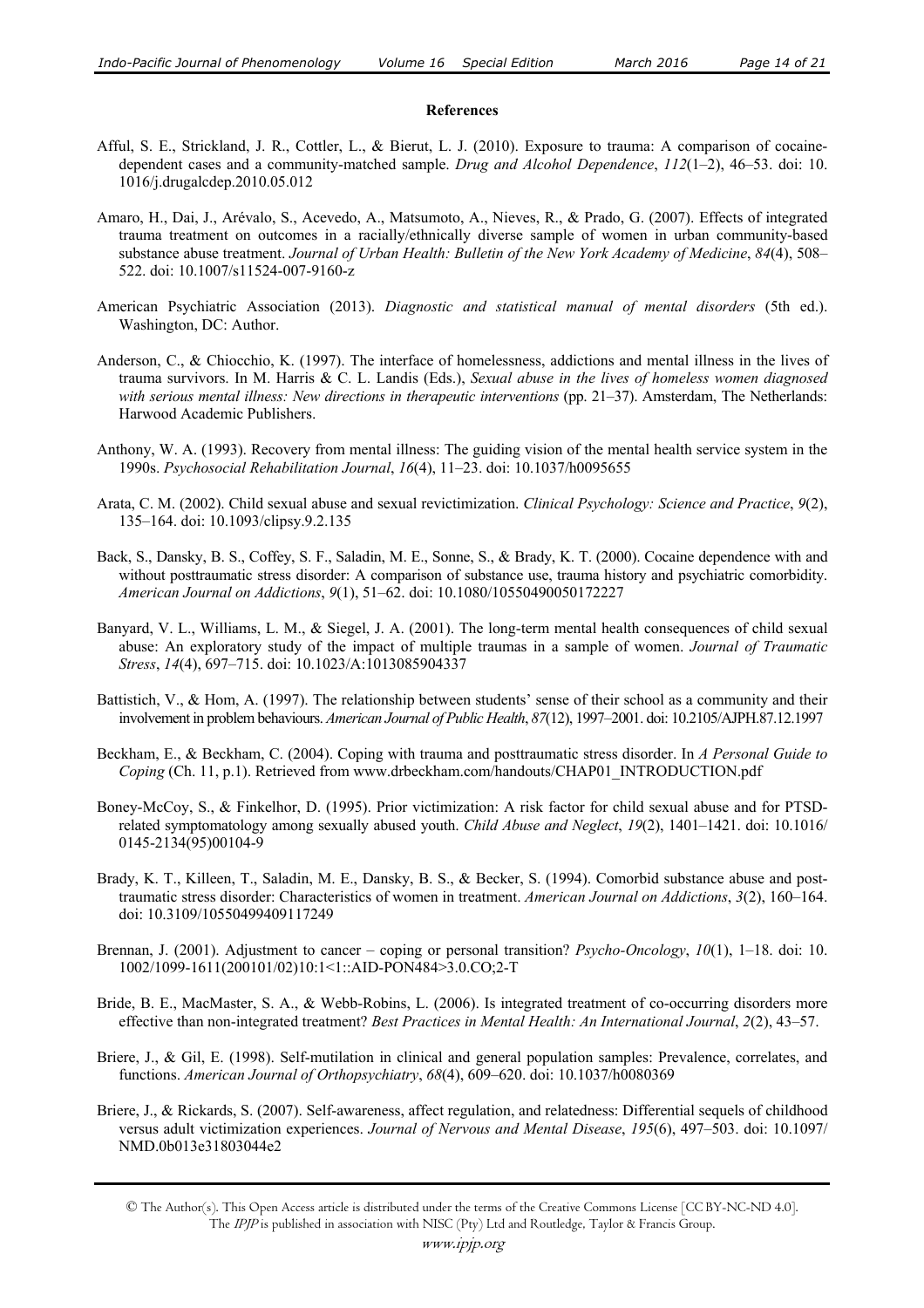- Brooks, A. J, Malfait, J., Brooke, D., Gallagher, S. M., & Penn, P. E. (2007). Consumer perspectives on co-occurring disorders treatment. *Journal of Drug Issues*, *3*(2), 299–320. doi: 0.1177/002204260703700204
- Brown, P. J. (2000). Outcome in female patients with both substance use and posttraumatic stress disorders. *Alcoholism Treatment Quarterly*, *18*(3), 127–135. doi: 10.1300/J020v18n03\_11
- Brown, R. T., & Steinman, M. A. (2013). Characteristics of emergency department visits by older versus younger homeless adults in the United States. *American Journal of Public Health*, *103*(6), 1046–1051. doi: 10.2105/ AJPH.2012.301006
- Brown, V. B., Huba, G. J., & Melchior, L. A. (1995). Level of burden: Women with more than one co-occurring disorder. *Journal of Psychoactive Drugs*, *27*(4), 339–346. doi: 10.1080-02791072.1995.10471699
- Burack, J. A, Flanagan, T., Peled, T., Sutton, H. M., Zygmuntowicz, C., & Manly, J. T. (2006). Social perspectivetaking skills in maltreated children and adolescents. *Developmental Psychology*, *42*(2), 207–217. doi: 10.1037/ 0012-1649.42.2.207
- Carmen, E., & Rieker, P. P. (1989). A psychosocial model of the victim-to-patient process: Implications for treatment. *Psychiatric Clinics of North America*, *12*(2), 431–443.
- Carmen, E. H., Rieker, P. P., & Mills, T. (1984). Victims of violence and psychiatric illness. *American Journal of Psychiatry*, *141*(3), 378–383. doi: 10.1176/ajp.141.3.378
- Centre for Substance Abuse Treatment [CSAT]. (2005). *Substance abuse treatment for persons with co-occurring disorders*. Treatment Improvement Protocol [TIP] Series No. 42. Rockville, MD: Substance Abuse and Mental Health Services Administration.
- Chilcoat, H. D., & Menard, C. (2003). Epidemiological investigations: Comorbidity of posttraumatic stress disorder and substance use disorder. In P. Ouimette & P. J. Brown (Eds.), *Trauma and substance abuse: Causes, consequences, and treatment of comorbid disorders* (1st ed., pp. 9–28). Washington, DC: American Psychological Association.
- Cohen, C. I. (1999). Aging and homelessness. *The Gerontologist*, *39*(1), 5–14. doi: 10.1093/geront/39.1.5
- Cottler, L. B., Compton, W. M., Mager, D. E., Spitznagel, E. L., & Janca, A. (1992). Posttraumatic stress disorder among substance users from the general population. *American Journal of Psychiatry*, *149*(5), 664–670. doi: 10.1176/ajp.149.5.664
- Courtois, C. A., & Ford, J. D. (Eds.) (2009). *Treating complex traumatic stress disorders: An evidence-based guide*. New York, NY: Guilford Press.
- Covington, S. S. (2002). Helping women recover: Creating gender-responsive treatment. In S. L. A. Straussner & S. Brown (Eds.), *The handbook of addiction treatment for women: Theory and practice* (pp. 52–69). San Francisco, CA: Jossey-Bass.
- Covington, S. S. (2008). Women and addiction: A trauma-informed approach. *Journal of Psychoactive Drugs*, *40* (SARC Supplement 5), 377–385. doi: 10.1080/02791072.2008.10400665
- D'Andrea, W., Ford, J., Stolbach, B., Spinazzola, J., & van der Kolk, B. A. (2012). Understanding interpersonal trauma in children: Why we need a developmentally appropriate trauma diagnosis. *American Journal of Orthopsychiatry*, *82*(2), 187–200. doi: 10.1111/j.1939-0025.2012.01154.x
- D'Andrea, W., Spinazzola, J., & van der Kolk, B. A. (2009). Phenomenology and nosology of symptoms following interpersonal trauma exposure in children: A review of literature on symptoms, biology and treatment [Manuscript]. Retrieved from http://www.traumacenter.org/announcements/dtd1\_review\_for\_pub\_in\_jccp\_011509.pdf
- D'Ercole, A., & Struening, E. (1990). Victimization among homeless women: Implications for service delivery. *Journal of Community Psychology*, *18*(2), 141–152. doi: 10.1002/1520-6629(199004)18:2<141::AID-JCOP2290180206> 3.0.CO;2-O

<sup>©</sup> The Author(s). This Open Access article is distributed under the terms of the Creative Commons License [CC BY-NC-ND 4.0]. The IPJP is published in association with NISC (Pty) Ltd and Routledge, Taylor & Francis Group.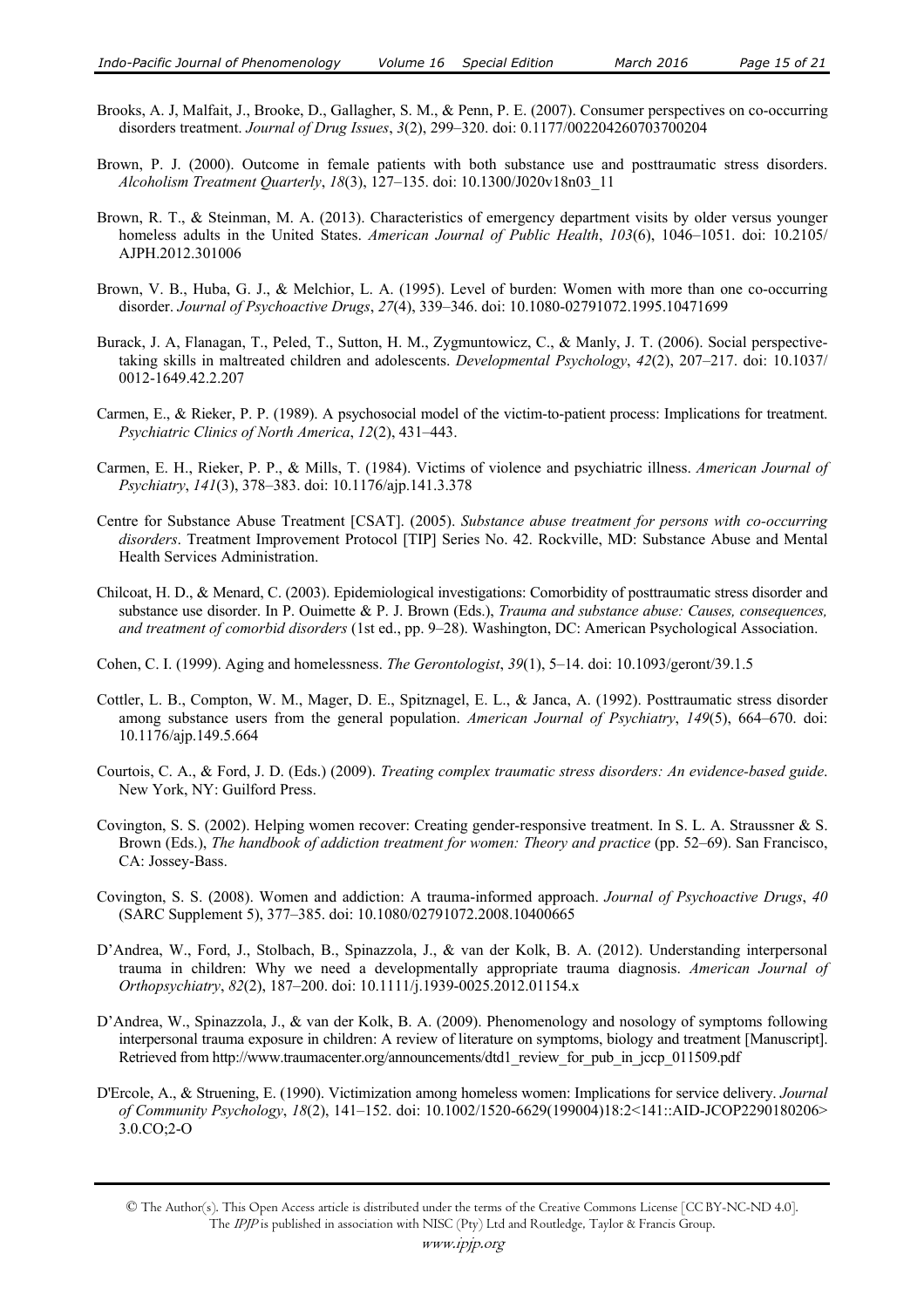- DeCastro, A. (2003). Introduction to Giorgi's existential phenomenological research method. *Psicología desde el Caribe* [Psychology from the Caribbean], *11*, 45–56.
- Deblinger, E., Lippman, J., & Steer, R. A. (1996). Sexually abused children suffering posttraumatic stress symptoms: Initial treatment outcome findings. *Child Maltreatment*, *1*(4), 310–321. doi: 10.1177/1077559596001004003
- Deegan, P. (1996). Recovery as a journey of the heart. *Psychiatric Rehabilitation Journal*, *19*(3), 91–97. doi: 10.1037/ h0101301
- DePrince, A. P., & Freyd, J. J. (2002). The intersection of gender and betrayal in trauma. In R. Kimerling, P. Ouimette, & J. Wolfe (Eds.), *Gender and PTSD* (pp. 98–113). New York, NY: Guilford Press.
- Drake, R. E., Goldman, H. H., Leff, H. S., Lehman, A. F., Dixon, L., Mueser, K. T., & Torrey, W. C. (2001). Implementing evidence-based practices in routine mental health service settings. *Psychiatric Services*, *52*(2), 179–182. doi: 10.1176/appi.ps.52.2.179
- Drake, R. E., Osher, F. C., & Wallach, M. A. (1991). Homelessness and dual diagnosis. *American Psychologist*, *46*(11), 1149–1158. doi: 10.1037/0003-066X. 46.11.1149
- Duncan, G. J., Boisjoly, J., Kremer, M., Levy, D. M., & Eccles, J. (2005). Peer effects in drug use and sex among college students. *Journal of Abnormal Child Psychology*, *33*(3), 375–385. doi: 10.1007/s10802-005-3576-2
- Edleson, J. L. (1999). The overlap between child maltreatment and woman battering. *Violence Against Women*, *5*(2), 134–154. doi:10.1177/ 107780129952003
- Egeland, B., Jacobvitz, D., & Papatola, K. (1987). Intergenerational continuity of abuse. In R. J. Gelles & J. B. Lancaster (Eds.), *Child abuse and neglect: Biosocial dimensions* (pp. 255–276). Hawthorne, NY: Aldine.
- Federal Interagency Forum on Child and Family Statistics (1999). *America's children: Key national indicators of well-being*. Washington, DC: U. S. Government Printing Office.
- Felitti, V. J., Anda, R. F., Nordenberg, D., Williamson, D. F., Spitz, A. M., Edwards, V., Koss, M. P., & Marks, J. S. (1998). Relationship of childhood abuse and household dysfunction to many of the leading causes of death in adults: The Adverse Childhood Experiences (ACE) Study. *American Journal of Preventive Medicine*, *14*(4), 245– 258. doi: 10.1016/S0749-3797(98)00017-8
- Finkelhor, D., & Brown, A. (1985). The traumatic impact of child sexual abuse: A conceptualization. *American Journal of Orthopsychiatry*, *55*(4), 530–541. doi: 10.1111/j.1939-0025.1985.tb02703.x
- Finlay, L. (2006). The embodied experience of multiple sclerosis: An existential phenomenological analysis. In L. Finlay & C. Ballinger (Eds.), *Qualitative research for allied health professionals: Challenging choices* (pp. 185– 199). Chichester, UK: Whurr Publishers/John Wiley & Sons.
- Fischer, P. J., Shapiro, S., Breakey, W. R., Anthony, J. C., & Kramer, M. (1986). Mental health and social characteristics of the homeless: A survey of mission users. *American Journal of Public Health*, *76*(5), 519–524. doi: 10.2105/ AJPH.76.5.519
- Folsom, D. P., Hawthorne, W., Lindamer, L., Gilmer, T., Bailey, A., Golshan, S., Garcia, P., Unutzer, J., Hough, R., & Jeste, D. V. (2005). Prevalence and risk factors for homelessness and utilization of mental health services among 10,340 patients with serious mental illness in a large public mental health system. *American Journal of Psychiatry*, *162*(2), 370–376. doi: 10.1176/ appi.ajp.162.2.370
- Frankl, V. E. (1985). *Psychotherapy and existentialism: Selected papers on logotherapy*. New York, NY: Washington Square Press. (Original work published 1962)
- Frankl, V. E. (1986). *The doctor and the soul: From psychotherapy to logotherapy* (3rd ed.). New York, NY: Vintage Books. (Original work published 1946)
- Freud, S. (1955). Beyond the pleasure principle. In J. Strachey (Ed. & Trans.), *The standard edition of the complete psychological works of Sigmund Freud* (Vol. 18, pp. 7–64). London, UK: Hogarth Press. (Original work published 1920)

<sup>©</sup> The Author(s). This Open Access article is distributed under the terms of the Creative Commons License [CC BY-NC-ND 4.0]. The IPJP is published in association with NISC (Pty) Ltd and Routledge, Taylor & Francis Group.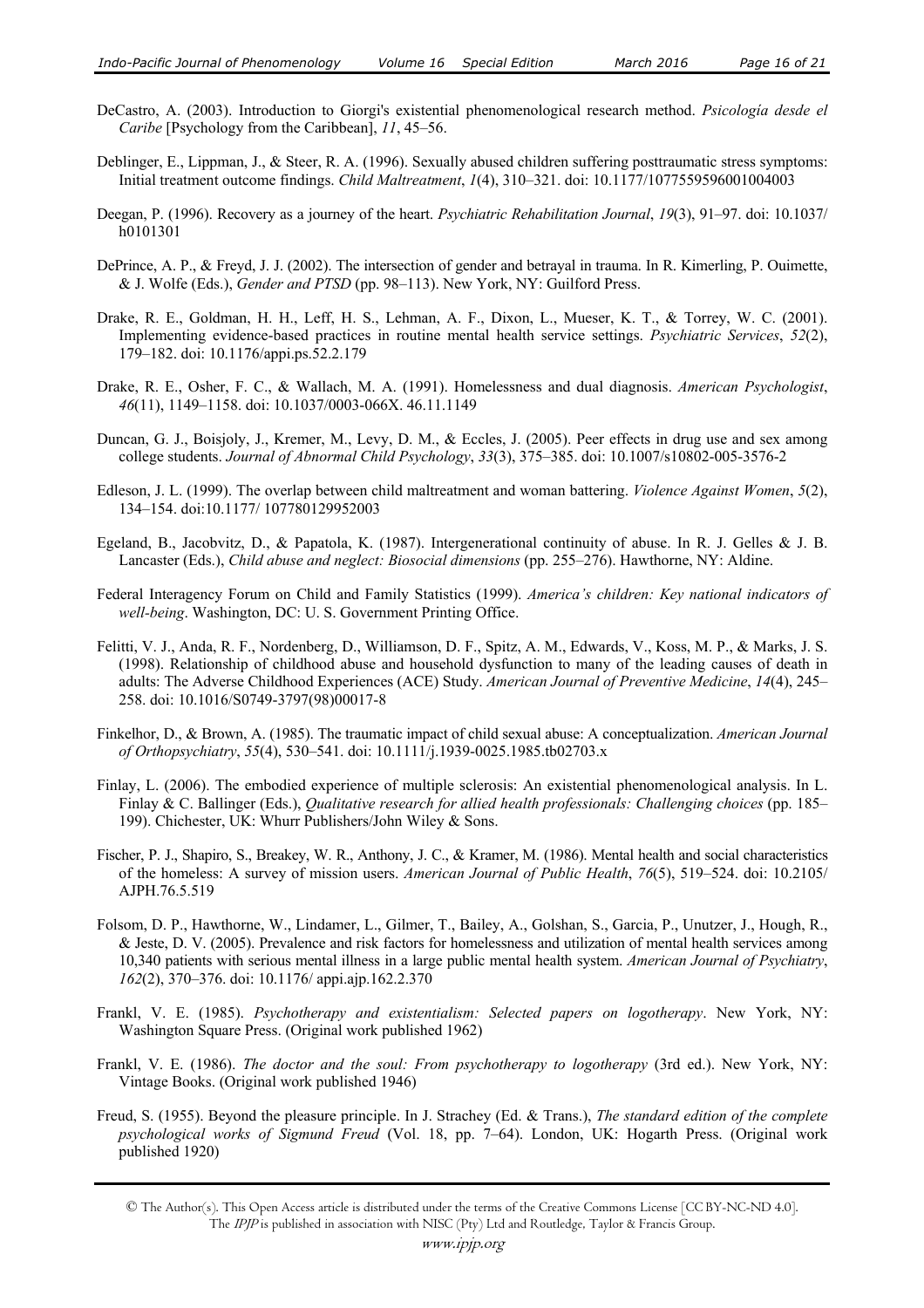- Freyd, J. J. (1996). *Betrayal trauma: The logic of forgetting childhood abuse*. Cambridge, MA: Harvard University Press.
- Freyd, J. J. (2011). What is a betrayal trauma? What is betrayal trauma theory? Retrieved from http://dynamic.uoregon. edu/~jjf/defineBT.html
- Gatz, M., Brown, V., Hennigan, K., Rechberger, E., O'Keefe, M., Rose, T., & Bjelajac, P. (2007). Effectiveness of an integrated, trauma-informed approach to treating women with co-occurring disorders and histories of trauma: The Los Angeles site experience. *Journal of Community Psychology*, *35*(7), 863–878. doi: 10.1002/jcop.20186
- Gelberg, L., Linn, L. S., & Mayer-Oakes, S. A. (1990). Differences in health status between older and younger homeless adults. *Journal of the American Geriatrics Society*, *38*(11), 1220–1229. doi: 10.1111/j.1532-5415.1990.tb01503.x
- Giorgi, A. (1985). Sketch of a psychological phenomenological method. In. A. Giorgi (Ed.), *Phenomenology and psychological research* (pp. 8–22). Pittsburgh, PA: Duquesne University Press.
- Goldberg, R. T. (1994). Childhood abuse, depression, and chronic pain. *Clinical Journal of Pain*, *10*(4), 277–281. doi: 10.1097/00002508-199412000-00006
- Goodman, L. A., Dutton, M. A., & Harris, M. (1995). Episodically homeless women with serious mental illness: Prevalence of physical and sexual assault. *American Journal of Orthopsychiatry*, *65*(4), 468–478. doi: 10.1037/ h0079669
- Green, A. H. (1980). *Child maltreatment: A handbook for mental health and child care professionals*. New York, NY: Jason Aronson.
- Grella, C. E. (2003). Contrasting the views of substance misuse and mental health treatment providers on treating the dually diagnosed. *Substance Use & Misuse*, *38*(10), 1433–1446. doi: 10.1081/JA-120023393
- Halling, S., & Dearborn Nill, J. (1995). A brief history of existential-phenomenological psychiatry and psychotherapy. *Journal of Phenomenological Psychology*, *26*(1), 1–45. doi: 10.1163/156916295X00024
- Harris, M., & Fallot, R. D. (2001). *Using trauma theory to design service systems: New directions for mental health services*. San Francisco, CA: Jossey-Bass.
- Harrison, A., Jessup, M. A., Covington, S. S., & Najavits, L. A. (2004). Weaving the vision: Research-to-practice strategies for women's recovery. *Counsellor: Magazine for Addiction and Behavioural Health Professionals*, *5*(4), 57–64.
- Herman, J. L. (1997). *Trauma and recovery: The aftermath of violence from domestic abuse to political terror*. New York, NY: Basic Books.
- Hetzel, M. D., & McCanne, T. R. (2005). The roles of peritraumatic dissociation, child physical abuse, and child sexual abuse in the development of posttraumatic stress disorder and victimization. *Child Abuse & Neglect*, *29*(8), 915– 930. doi: 10.1016/j.chiabu.2004.11.008
- Horowitz, M. J., & Becker, S. S. (1971). The compulsion to repeat trauma: Experimental study of intrusive thinking after stress. *Journal of Nervous and Mental Disease*, *153*(1), 32–40. doi: 10.1097/00005053-197107000-00004
- Hunter, A. C. (2015). *An existential-phenomenological investigation of women's experience of recovering from childhood trauma and subsequent substance abuse* (Unpublished doctoral dissertation). Argosy University, San Francisco Bay Area, Alameda, CA.
- Hunter, B. A., Robinson, E., & Jason, L. A. (2012). Characteristics of sexual assault and disclosure among women in substance abuse recovery homes. *Journal of Interpersonal Violence*, *27*(13), 2627–2644. doi: 10.1177/08862605 12436389
- Huxley, A. (1932). *Texts and pretexts: An anthology with commentaries*. London, UK: Chatto & Windus.

<sup>©</sup> The Author(s). This Open Access article is distributed under the terms of the Creative Commons License [CC BY-NC-ND 4.0]. The IPJP is published in association with NISC (Pty) Ltd and Routledge, Taylor & Francis Group.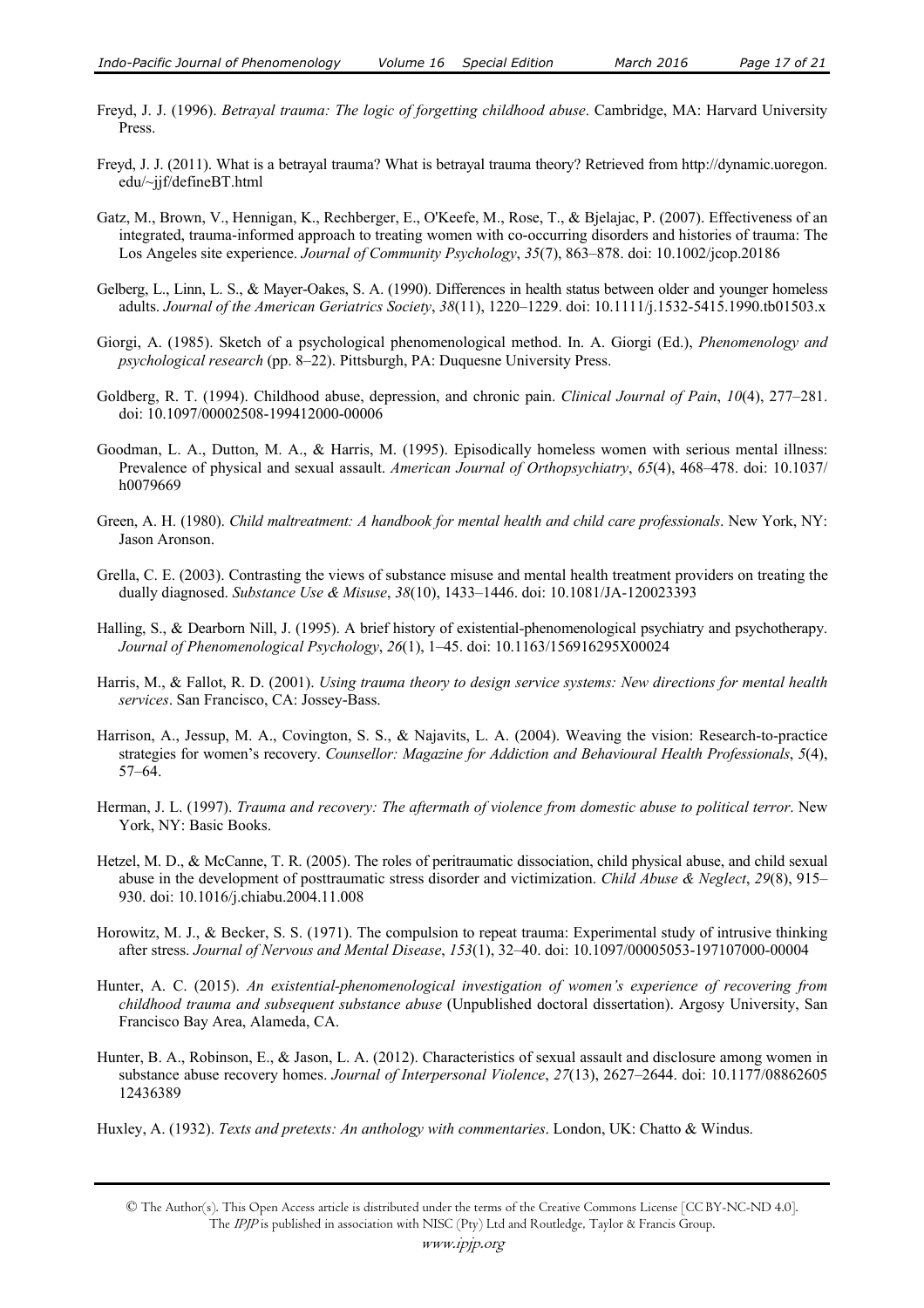- Jainchill, N., Hawke, J., & Yagelka, J. (2000). Gender, psychopathology, and patterns of homelessness among clients in shelter-based TCs. *American Journal of Drug and Alcohol Abuse*, *26*(4), 553–567. doi: 10.1081/ADA-100101895
- Janet, P. (1889). *L'Automatisme psychologique: Essai de psychologie expérimentale sur les formes inférieures de l'activité humaine* [Psychological automatism: Experimental psychology essay on the lower forms of human activity]. Paris, France: Alcan.
- Jeffrey, D. P., Ley, A., McLaren, S., & Siegfried, N. (2007). *Psychosocial treatment programmes for people with both severe mental illness and substance misuse*. Cochrane Database of Systematic Reviews, 2. Retrieved from http://www.cochrane.org/reviews/en/ab001088.html.
- Kessler, R. C., Sonnega, A., Bromet, E., Hughes, M., & Nelson, C. B. (1995). Posttraumatic stress disorder in the national comorbidity survey. *Archives of General Psychiatry*, *52*(12), 1048–1060. doi: 10.1001/archpsyc.1995. 03950240066012
- Kushel, M. B., Evans, J. L., Perry, S., Robertson, M. J., & Moss, A. R. (2003). No door to lock: Victimization among homeless and marginally housed persons. *Archives of Internal Medicine*, *163*(20), 2492–2499. doi: 10.1001/ archinte.163.20.2492
- LaGory, M., Ritchey, F., & Fitzpatrick, K. (1991). Homelessness and affiliation. *Sociological Quarterly*, *32*(2), 201–218. doi: 10.1111/j.1533-8525.1991.tb00353.x
- Lam, J. A., & Rosenheck, R. (1998). The effect of victimization on clinical outcomes of homeless persons with serious mental illness. *Psychiatric Services*, *49*(5), 678–683. doi: 10.1176/ps.49.5.678
- Lawson, D. M., & Quinn, J. (2013). Complex trauma in children and adolescents: Evidence-based practice in clinical settings. *Journal of Clinical Psychology*, *69*(5), 497–509. doi: 10.1002/jclp.21990
- Litt, L. (2013). Clinical decision making in the treatment of comples PTSD and substance misuse. *Journal of Clinical Psychology*, *69*(5), 532–542. doi: 10.1002/jclp.21989
- Mantero, M. (1999). Eating disorders (ED) and posttraumatic stress disorder (PTSD): Walls and bridges. *European Eating Disorders Review*, *7*(1), 71–73. doi: 10.1002/(SICI)1099-0968(199903)7:1<71::AID-ERV283>3.0.CO;2-B
- Mathieson, C. M., & Stam, H. J. (1995). Renegotiating identity: Cancer narratives. *Sociology of Health & Illness*, *17*(3), 283–306. doi: 10.1111/1467-9566.ep10933316
- McHugo, G. J., Kammerer, N., Jackson, E. W., Markoff, L. S., Gatz, M., Larsen, M. J., Mazelis, R., & Hennigan, K. (2005). Women, co-occurring disorders, and violence study: Evaluation design and study population. *Journal of Substance Abuse Treatment*, *28*(2), 91–107. doi: 10.1016/jsat.2004.08.009
- Milburn, N., & D'Ercole, A. (1991). Homeless women: Moving toward a comprehensive model. *American Psychologist*, *46*(11), 1161–1169. doi: 10.1037/0003-066X.46.11.1161
- Miller, B. A., Wilsnack, S. C., & Cunradi, C. B. (2000). Family violence and victimization: Treatment issues for women with alcohol problems. *Alchoholism: Clinical and Experimental Research*, *24*(8), 1287–1297. doi: 10.1111/j.1530- 0277.2000.tb02095.x
- Miller, W. R., & Rollnick, S. (2002). *Motivational interviewing: Preparing people for change* (2nd ed.). New York, NY: Guilford Press.
- Moore, T. (2004). *Dark nights of the soul: A guide to finding your way through life's ordeals*. New York, NY: Gotham Books.
- Moroz, K. J. (2005). *The effects of psychological trauma on children and adolescents*. Report prepared for the Child, Adolescent, and Family Unit of the Mental Health Division of the Department of Health of the Vermont Agency of Human Services. Retrieved from www.http://mentalhealth.vermont.gov/sites/dmh/files/report/cafu/DMH-CAFU\_ Psychological\_Trauma\_Moroz.pdf

<sup>©</sup> The Author(s). This Open Access article is distributed under the terms of the Creative Commons License [CC BY-NC-ND 4.0]. The IPJP is published in association with NISC (Pty) Ltd and Routledge, Taylor & Francis Group.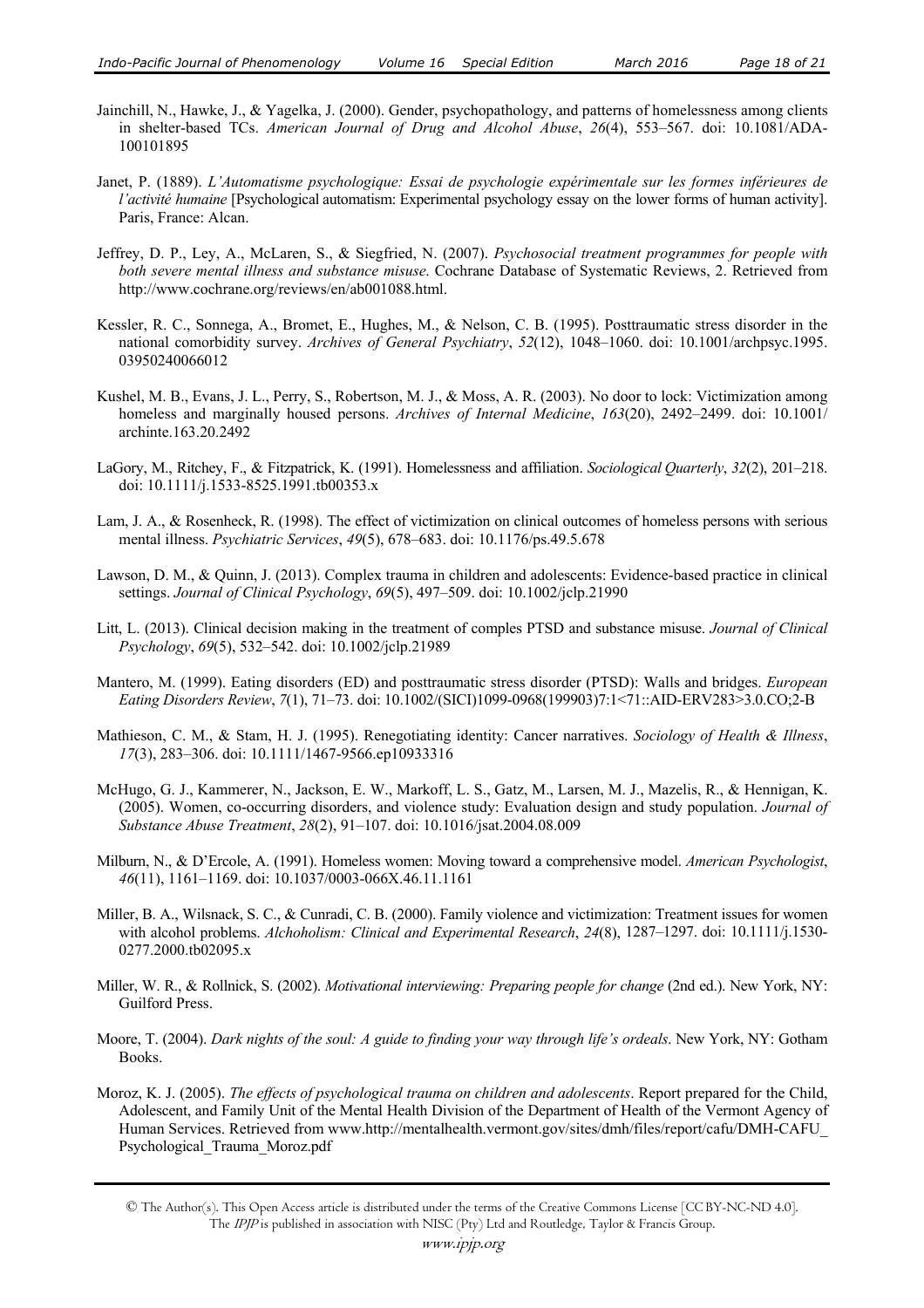- Morrell-Bellai, T., Goering, P., & Boydell, K. (2000). Becoming and remaining homeless: A qualitative investigation. *Issues in Mental Health Nursing*, *21*(6), 581–604. doi: 10.1080/01612840050110290
- Morrissey, J. P., Jackson, E. W., Ellis, A. R., Amaro, H., Brown, V. B., & Najavits, L. M. (2005). Twelve-month outcomes of trauma-informed interventions for women with co-occurring disorders. *Psychiatric Services*, *56*(10), 1213–1222. doi: 10.1176/appi.ps.56.10.1213
- Moses, D. J., Reed, B. G., Mazelis, R., & D'Ambrosio, B. (2003). *Creating trauma services for women with cooccurring disorders: Experiences from the SAMHSA women with alcohol, drug abuse and mental health disorders who have histories of violence study*. In Women, Co-Occurring Disorders, & Violence Study. Rockville, MD: Substance Abuse and Mental Health Services Administration.
- Moshier, S. J., McHugh, R. K., Calkins, A. W., Hearon, B. A., Rosellini, A. J., Weitzman, M. L., & Otto, M. W. (2012). The role of perceived belongingness to a drug subculture among opioid-dependent patients. *Psychology of Addictive Behaviours*, *26*(4), 812–820. doi: 10.1037/a0029107
- Moustakas, C. E. (1994). *Phenomenological research methods*. Thousand Oaks, CA: Sage.
- Mueser, K. T., Corrigan, P. W., Hilton, D. W., Tanzman, B., Schaub, A., Gingerich, S., Essock, S. M., Tarrier, N., Morey, B., Vogel-Scibilia, S., & Herz, M. I. (2002). Illness management and recovery: A review of the research. *Psychiatric Services*, *53*(10), 1272–1284. doi: 10.1176/appi.ps.53.10.1272
- Muller, R. T. (2010). *Trauma and the avoidant client: Attachment-based strategies for healing*. New York, NY: W. W. Norton.
- Najavits, L. M. (2002). *Seeking safety: A treatment manual for PTSD and substance abuse*. New York, NY: Guilford.
- Najavits, L. M. (2005). Theoretical perspective on posttraumatic stress disorder and substance use disorder. *Australian Psychologist*, *40*(2), 118–126. doi: 10.1080/00050060500094621
- Najavits, L. M., Gotthardt, S., Weiss, R. D., & Epstein, M. (2004). Cognitive distortions in the dual diagnosis of PTSD and substance use disorders. *Cognitive Therapy & Research*, *28*(2), 159–172. doi: 10.1023/B:COTR.0000021537. 18501.66
- Najavits, L. M., Sonn, J., Walsh, M., & Weiss, R. D. (2004). Domestic violence in women with PTSD and substance abuse. *Addictive Behaviours*, *29*(4), 707–715. doi: 10.1016/j.addbeh.2004.01.003
- Najavits, L. M., Weiss, R. D., & Liese, B. (1996). Group cognitive-behavioral therapy for women with PTSD and substance use disorder. *Journal of Substance Abuse Treament*, *13*(1), 13–22. doi: 10.1016/0740-5472(95)02025-x
- Najavits, L. M., Weiss, R. D., & Shaw, S. R. (1999). A clinical profile of women with posttraumatic stress disorder and substance dependence. *Psychology of Addictive Behaviours*, *13*(2), 98–104. doi: 10.1037/0893-164X.13.2.98
- Nasim, A., Belgrave, F. Z., Jagers, R. J., Wilson, K. D., & Owens, K. (2007). The moderating effects of culture on peer deviance and alcohol use among high-risk African-American adolescents. *Journal of Drug Education*, *37*(3), 335–363. doi: 10.2190/DE.37.3.g
- Nelson, E. C., Health, A. C., Madden, P. A. F., Cooper, M. L., Dinwiddie, S. H., Bucholz, K. K., Glowinski, A., Mc Laughlin, T., Dunne, M. P., Stratham, D. J., & Martin, N. G. (2002). Association between self-reported childhood sexual abuse and adverse psychosocial outcomes: Results from a twin study. *Archives of General Psychiatry*, *59*(2), 139–145. doi: 10.1001/archpsyc.59.2.139
- Ouimette, P., Moos, R. H., & Finney, J. W. (2003). PTSD treatment and 5-year remission among patients with substance use and posttraumatic stress disorders. *Journal of Consulting and Clinical Psychology*, *71*(2), 410–414. doi: 10.1037/0022-006X.71.2.410
- Owen, I. R. (1994). Introducing an existential-phenomenological approach: Basic phenomenological theory and research (Part 1). *Counselling Psychology Quarterly*, *7*(3), 261–273. doi: 10.1080/09515079408254151

<sup>©</sup> The Author(s). This Open Access article is distributed under the terms of the Creative Commons License [CC BY-NC-ND 4.0]. The IPJP is published in association with NISC (Pty) Ltd and Routledge, Taylor & Francis Group.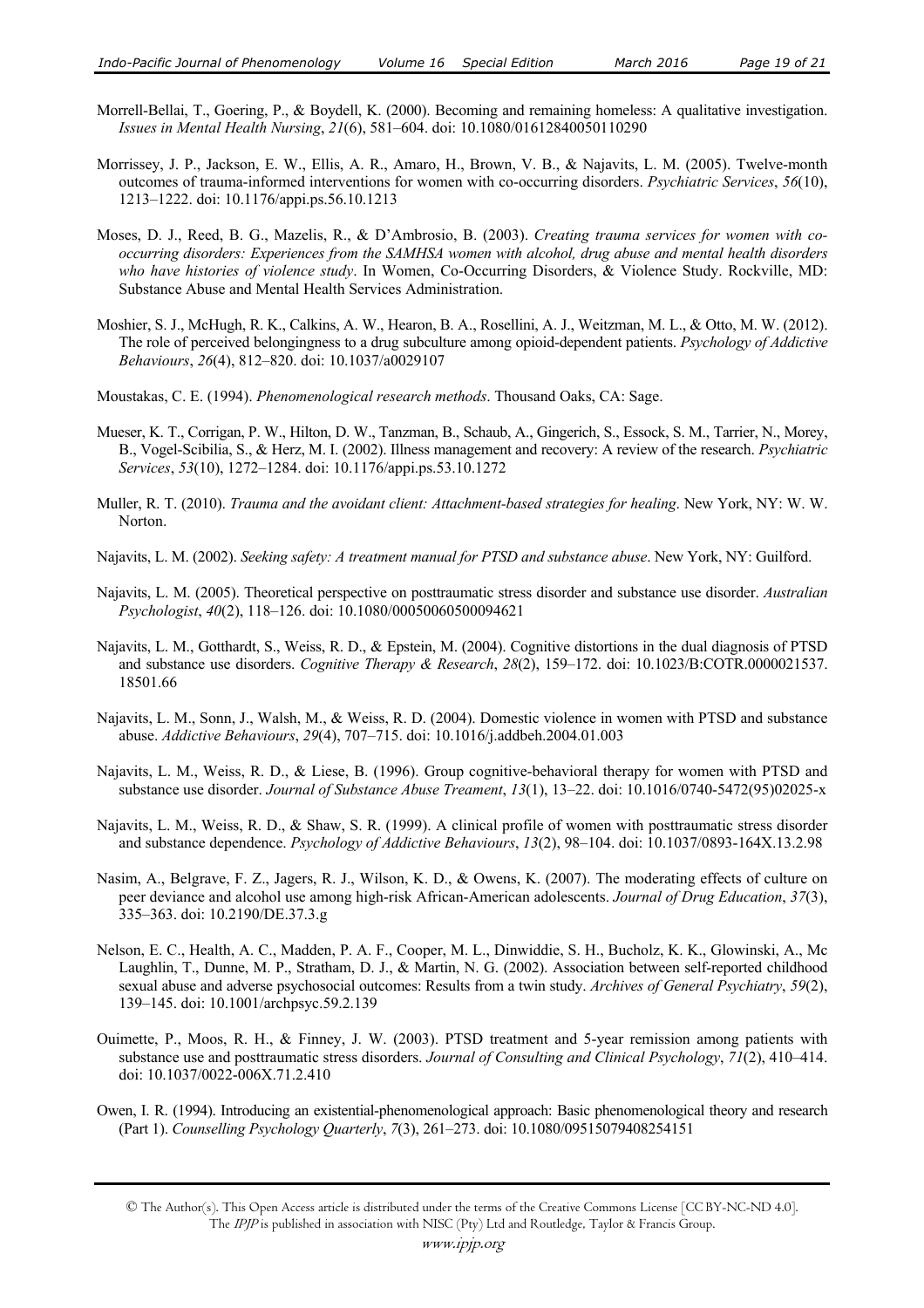Patton, M. Q. (2002). *Qualitative research & evaluation methods* (3rd ed.). Thousand Oaks, CA: Sage Publications.

- Penn, P. E., Brooks, A. J., & DeWitt-Worsham, B. (2002). Treatment concerns of women with co-occurring serious mental illness and substance abuse disorders. *Journal of Psychoactive Drugs*, *34*(4), 355–362. doi: 10.1080/ 02791072. 2002.10399976
- Perkins, E. A., & Moran, J. A. (2010). Aging adults with intellectual disabilities. *Journal of the American Medical Association*, *304*(1), 91-92. doi: 10.1001/jama..2010.906
- Perry, B. D. (2003). Effects of traumatic events on children: An introduction. CTA *Parent and Caregiver Education Series*, Vol. 1(3). ChildTrauma Academy Press. Retrieved from: http://www.mentalhealthconnection.org/pdfs/perryhandout-effects-of-trauma.pdf
- Pine, D. S., Mogg, K., Bradley, B. P., Montgomery, L., Monk, C. S., McClure, E., Guyer, A. E., Ernst, M., Charney, D. S., & Kaufman, J. (2005). Attention bias to threat in maltreated children: Implications for vulnerability to stressrelated psychopathology. *American Journal of Psychiatry*, *162*(2), 291–296. doi: 10.1176/appi.ajp. 162.2.291
- Pollack, S. D., Cicchetti, D., Hornung, K., & Reed, A. (2000). Recognizing emotion in faces: Developmental effects of child abuse and neglect. *Developmental Psychology*, *36*(5), 679–688. doi: 10.1037/0012-1649.36.5.679
- Poole, N., & Pearce, D. (2005, January). *Seeking safety: An integrated model for women experiencing post-traumatic stress disorder and substance abuse*. A pilot project of the Victoria Women's Sexual Assault Centre, Evaluation Report. Victoria, BC: Victoria Women's Sexual Assault Centre.
- Poole, N., & Urquhart, C. (2009). *Trauma-informed approaches in addictions treatment*. Gendering the National Framework Series (Vol. 1). Vancouver, BC: British Columbia Centre of Excellence for Women's Health. Retrieved from http://bccewh.bc.ca/wp-content/uploads/2014/02/2010\_GenderingNatFrameworkTraumaInformed.pdf
- Prochaska, J. O. (2008). Decision making in the transtheoretical model of behaviour change. *Medical Decision Making*, *28*(6), 845–849. doi: 0272989X08327068v1
- Prochaska, J. O., & DiClemente, C. C. (1982). Transtheoretical therapy: Toward a more integrative model of change. *Psychotherapy: Theory, Research & Practice*, *19*(3), 276–288. doi: 10.1037/h0088437
- Prochaska, J. O., Norcross, J. C., & DiClemente, C. C. (1994). *Changing for good: A revolutionary six-stage program for overcoming bad habits and moving your life positively forward*. New York, NY: Avon Books.
- Proulx, T., & Inzlicht, M. (2012). The five "A"s of meaning maintenance: Finding meaning in the theories of sensemaking. *Psychological Inquiry*, *23*(4), 317–335. doi: 10.1080/1047840X.2012.702372
- Putnam, F. W. (2003). Ten-year research update review: Child sexual abuse. *Journal of the American Academy of Child and Adolescent Psychiatry*, *42*(3), 269–278. doi: 10.1097/00004583-200303000-00006
- Rothschild, B. (2010). *8 keys to safe trauma recovery: Take-charge strategies to empower your healing*. New York, NY: W.W. Norton.
- Sansone, R. A., Songer, D. A., & Miller, K. A. (2005). Childhood abuse, mental healthcare utilization, self-harm behaviour, and multiple psychiatric diagnoses among inpatients with and without a borderline diagnosis. *Comprehensive Psychiatry*, *46*(2), 117–120. doi: 10.1016-j.comppsych.2004.07.033
- Sciacca, K. (1997). Removing barriers: Dual diagnosis treatment and motivational interviewing. *Professional Counsellor*, *12*(1), 41-46.
- Solarz, A., & Bogat, G. A. (1990). When social support fails: The homeless. *Journal of Community Psychology*, *18*(1), 79–96. doi: 10.1002/1520-6629 (199001)18:1<79
- Stermac, L., & Paradis, E. K. (2001). Homeless women and victimization: Abuse and mental health history among homeless rape survivors. *Resources for Feminist Research/Documentation sur la recherche féministe*, *28*(3–4), 65–80.

<sup>©</sup> The Author(s). This Open Access article is distributed under the terms of the Creative Commons License [CC BY-NC-ND 4.0]. The IPJP is published in association with NISC (Pty) Ltd and Routledge, Taylor & Francis Group.